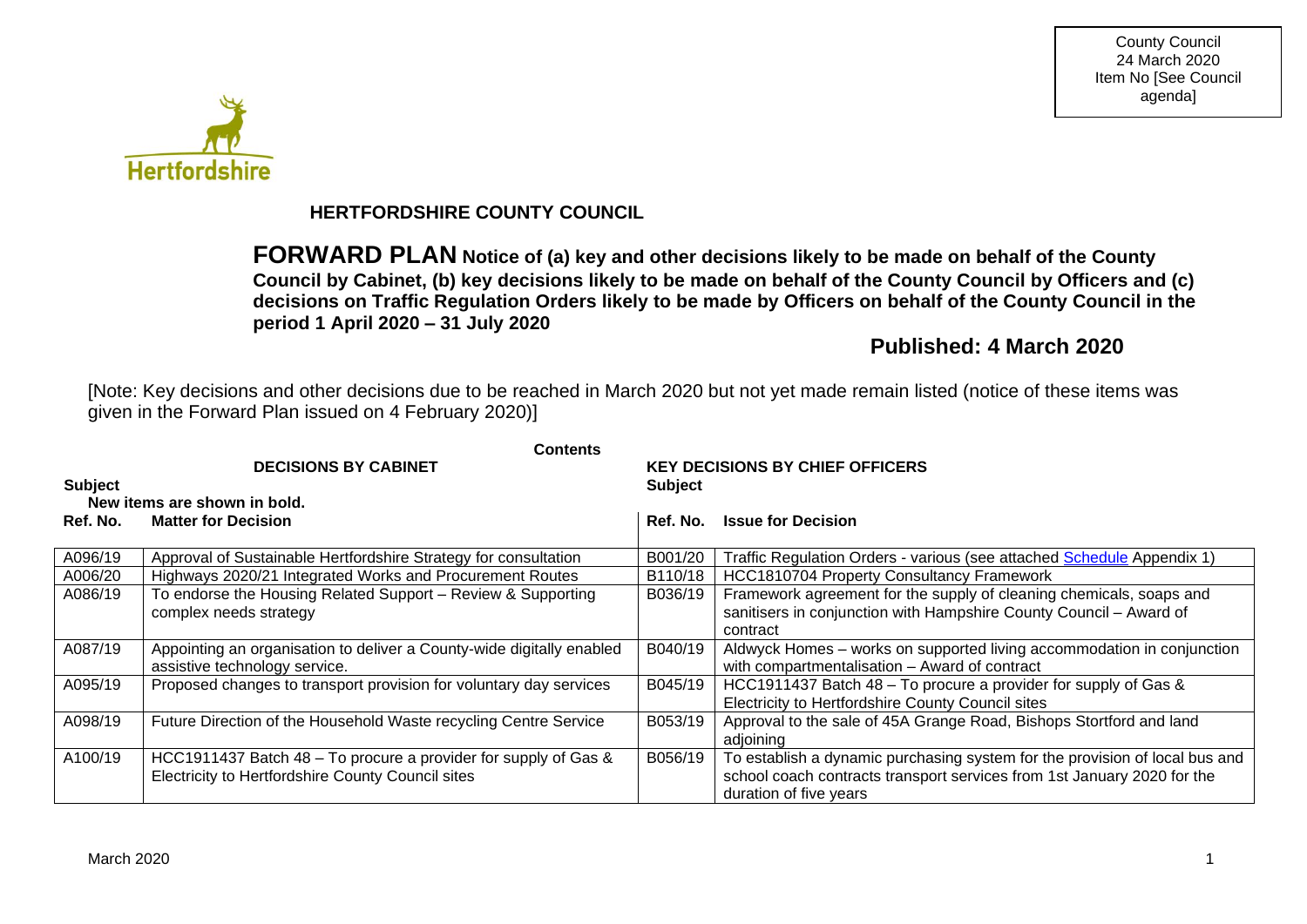| A005/20 | Procurement of a delivery vehicle for the emerging urban extension                                    | B077/19 | Agreement of Terms of Loans to Herts Living Limited in relation to projects                           |
|---------|-------------------------------------------------------------------------------------------------------|---------|-------------------------------------------------------------------------------------------------------|
|         | at Baldock and proposals on the governance arrangements to take                                       |         | with the Joint Venture (Chalkdene)                                                                    |
|         | the project forward.                                                                                  |         |                                                                                                       |
| A007/20 | Options for Hertfordshire's residual Local Authority Collected Waste<br>post 2023                     | B088/19 | The Supply of First Aid kits, Equipment & consumables                                                 |
| A008/20 | Review of Fostering allowances and payments                                                           | B089/19 | The Supply of Office books and Pads                                                                   |
| A009/20 | <b>Outturn Finance Budget Monitor</b>                                                                 | B092/19 | HCC1911768 Bishops Stortford South - New 6 Form Entry Secondary<br>School                             |
| A010/20 | Approve the Outline Business Case for phase 2 of the                                                  | B093/19 | Procurement and award of contract to extend superfast fibre broadband to                              |
|         | <b>Accommodation Strategy (Future Workplaces)</b>                                                     |         | the last % of rural business areas in Hertfordshire in line with DEFRA                                |
|         |                                                                                                       |         | funding provision                                                                                     |
| A011/20 | The arrangement for the Highway Locality Budget scheme for                                            | B100/19 | To agree the terms of an Infrastructure agreement for Land north of St                                |
|         | the 2021 Election year                                                                                |         | James Way, Bishops Stortford                                                                          |
| A012/20 | Approval to undertake second pre-submission publication of the                                        | B106/19 | HCC1911842 - Little Furze - Consultant for the delivery of Little Furze                               |
|         | Minerals Local Plan in line with regulations; and approval for                                        |         | Nursing Home (Former Little Furze Primary School, Oxhey                                               |
|         | subsequent submission of the document to the Secretary for                                            |         |                                                                                                       |
| A013/20 | State for independent examination                                                                     | B108/19 |                                                                                                       |
|         | Approval to undertake a public consultation in line with<br>regulations on the Draft Waste Local Plan |         | The Supply of Branded & Generic Washroom Paper Disposables and<br><b>Dispensers</b>                   |
| A014/20 | Adoption of revised Minerals & Waste Development scheme                                               | B110/19 | Supply of Educational Furniture, Desking & Seating                                                    |
|         |                                                                                                       | B112/19 | The Provision of Fuel cards services                                                                  |
|         |                                                                                                       | B119/19 | To establish a Framework Agreement for future Community Opportunity                                   |
|         |                                                                                                       |         | Services (currently known as Day Services) and appoint providers via a full                           |
|         |                                                                                                       |         | competitive tender process                                                                            |
|         |                                                                                                       | B121/19 | Variation to the Cumberlow Compost Services Ltd organics contract for                                 |
|         |                                                                                                       |         | price changes                                                                                         |
|         |                                                                                                       | B122/19 | The supply of Disposable Gloves & Personal Protective Equipment (PPE)                                 |
|         |                                                                                                       | B123/19 | Recommissioning of Overnight Short Breaks for CYP (Children & Young                                   |
|         |                                                                                                       |         | People) with SEND (Special Educational Needs & Disability) and/or                                     |
|         |                                                                                                       |         | <b>Complex Health Needs</b>                                                                           |
|         |                                                                                                       | B124/19 | Single Tender Action for the award of a contract for the provision of Adult                           |
|         |                                                                                                       |         | Mental Health Social Care Out of Hours Crisis Service for Hertfordshire                               |
|         |                                                                                                       |         | (Nightlight Service)                                                                                  |
|         |                                                                                                       | B125/19 | Provision of a Four bed Residential Unit for Children and Young People at<br>Wilbury Road, Letchworth |
|         |                                                                                                       | B127/19 | Children's Contact Centres procurement for Hertfordshire; to provide                                  |
|         |                                                                                                       |         | supervised contact for Children & Young People via the four Hertfordshire                             |
|         |                                                                                                       |         | <b>Contact Centres</b>                                                                                |
|         |                                                                                                       | B003/20 | Award of contract for construction of the A602 Improvements (Section B)                               |
|         |                                                                                                       |         | Watton-at-Stone and Tonwell                                                                           |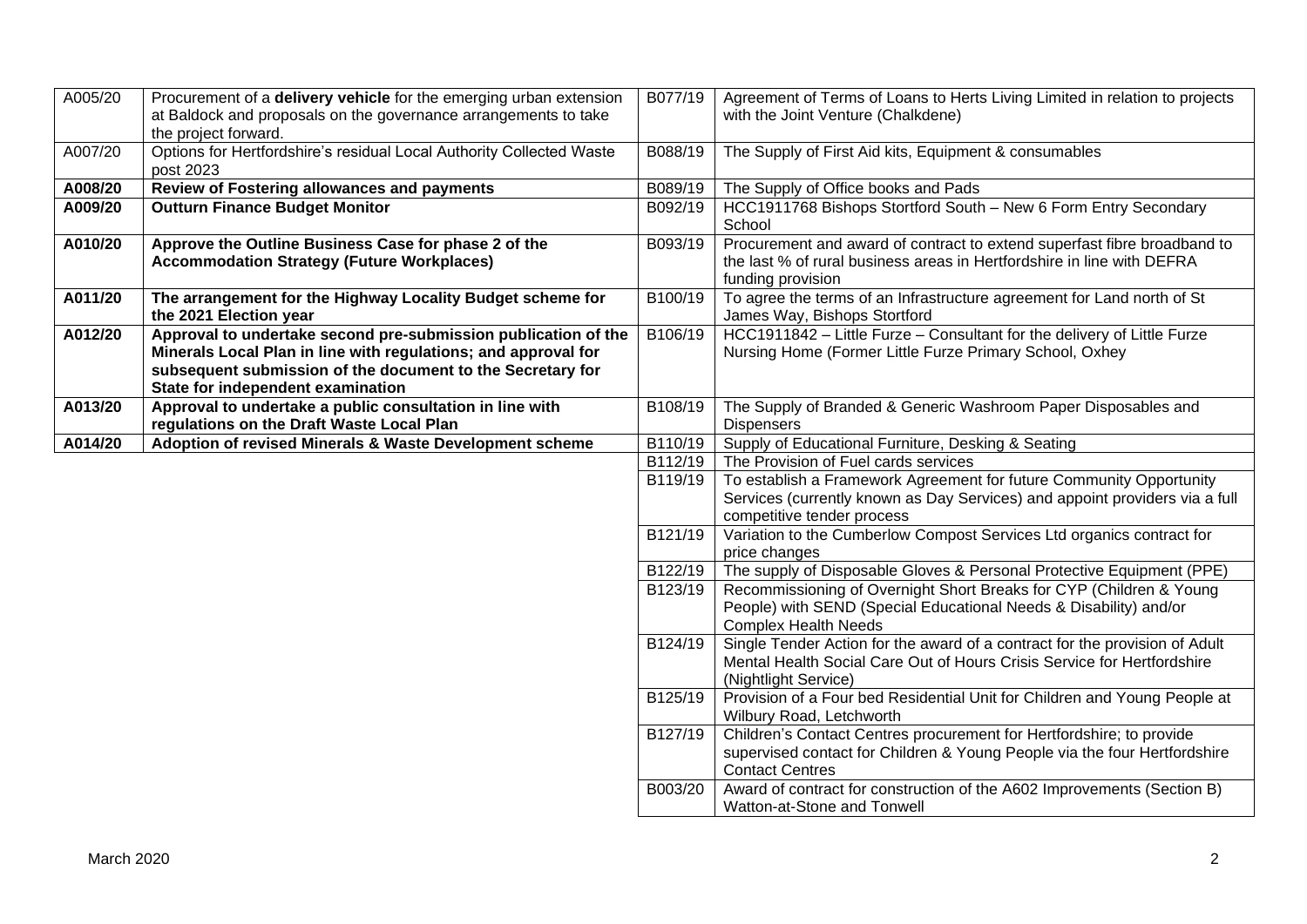| B004/20 | Hertfordshire Adult and Family Learning Service (HAFLS) - Award of       |
|---------|--------------------------------------------------------------------------|
|         | contract for the provision of Adult Learning across Hertfordshire for    |
|         | academic year 2020/21                                                    |
| B005/20 | To appoint an implementation partner, able to undertake the technical    |
|         | implementation of separately agreed HR modules within Hertfordshire      |
|         | County Council's ERP (Enterprise Resource Planning) platform (SAP)       |
| B006/20 | Award of contract for the Sensory Support Tender                         |
| B007/20 | Appointment of Hertfordshire County Council's Director of Herts for      |
|         | Learning (HfL)                                                           |
| B008/20 | Award of contract for Crisis Intervention Service                        |
| B009/20 | Provision of reablement and Support at Home - Lead Provider Services -   |
|         | <b>Award of Contract</b>                                                 |
| B010/20 | HCC2011979                                                               |
|         | The Collett School - Replacement of existing cabins with new 6 bay       |
|         | modular building                                                         |
| B011/20 | HCC2011980                                                               |
|         | Breakspeare School - Replacement of existing leased temporary building   |
|         | with new 14 bay modular building                                         |
| B012/20 | HCC2011982                                                               |
|         | Woodfield School, Replacement of existing temporary building with new 16 |
|         | bay modular building.                                                    |
| B013/20 | HCC2011983                                                               |
|         | Lakeside School - Demolition of existing 3 detached timber buildings to  |
|         | replace with new 3 classroom rendered modular building                   |
| B014/20 | HCC2011984                                                               |
|         | Greenside School, Stevenage                                              |
|         | Installation of new modular building, Dining room and reception area     |
|         | extension works                                                          |
| B015/20 | HCC2011963 - Parkside Community Primary School - Roofing Works           |
| B016/20 | HCC1911768 - The Bishops Stortford High School - Stage 2 Design (pre-    |
|         | construction)                                                            |
| B017/20 | HCC2011967 - The Bishops Stortford High School - Design & Build          |
|         | <b>Contract Early Works</b>                                              |
| B018/20 | HCC2011970 - Bishops Stortford North Secondary - Design & Build          |
|         | Contract in respect of new build works                                   |
| B019/20 | Award of contract for the Communicator and Intervenor Service            |
| B020/20 | To formally consult on developing a new SEND (Special Educational Needs  |
|         | & Disability) Information, advice and support offer                      |
| B021/20 | To negotiate an extension of the existing contract between               |
|         | Hertfordshire County Council (HCC) and Herts for Learning (HfL) for      |
|         | the provision of HfL services and support to HCC                         |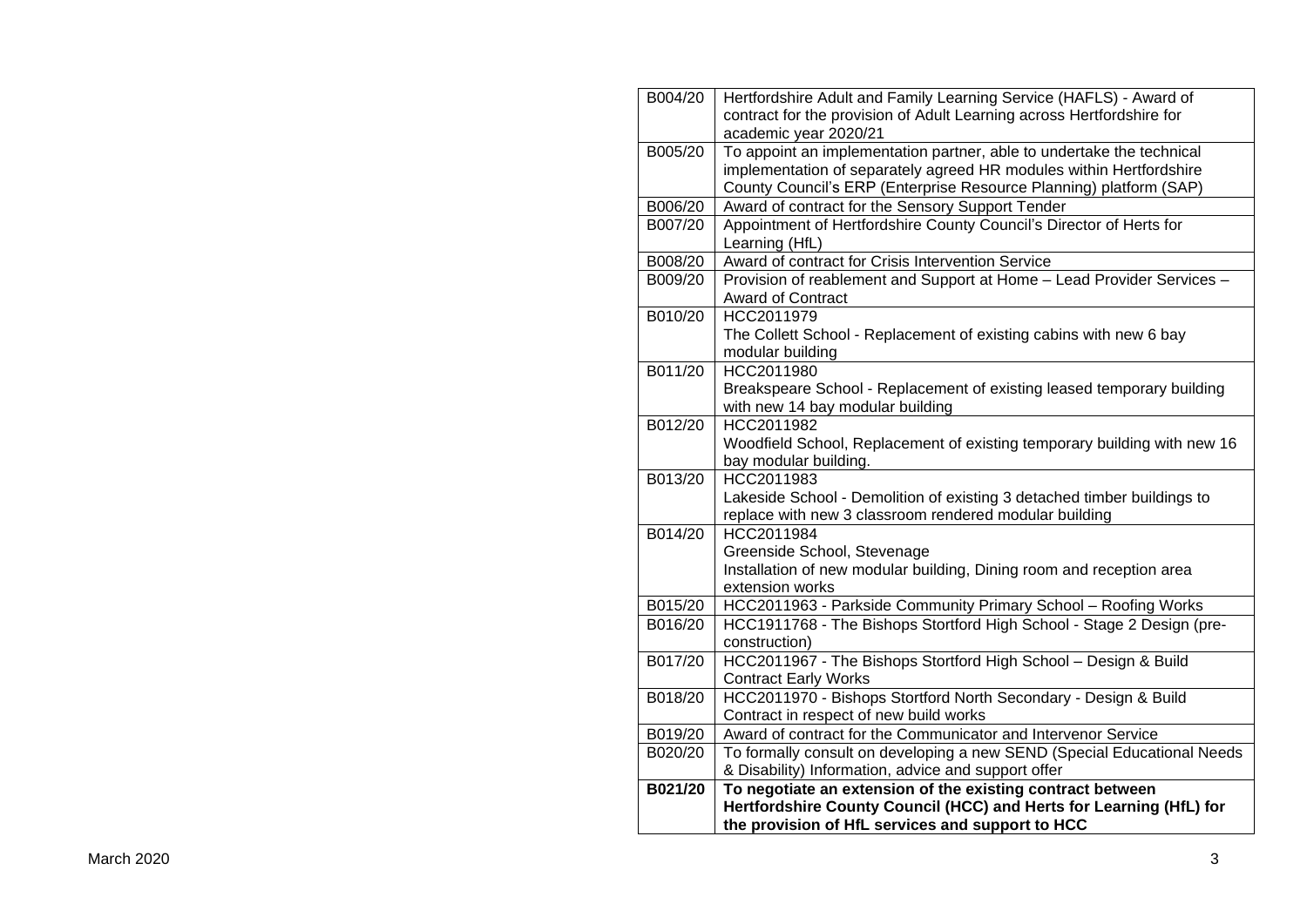| B022/20 | Award of contract for the provision of Children & Young People's                                                                                                 |
|---------|------------------------------------------------------------------------------------------------------------------------------------------------------------------|
|         | <b>Healthy Weight Service</b>                                                                                                                                    |
| B023/20 | To approve the Staff Travel Action Plan for Apsley Office                                                                                                        |
| B024/20 | Award of various school transport and local bus contracts (services<br>starting September 2020)                                                                  |
| B025/20 | HCC2012049 Provision of a Hybrid Mail Solution to deliver postal<br>goods and services: Award of contract                                                        |
| B026/20 | HCC2012044 Maintenance term contract for the provision of repairs,<br>planned maintenance and minor works of buildings: Award of contract                        |
| B027/20 | HCC2012045 Maintenance term contract for the provision of repairs,<br>planned maintenance and minor works - Mechanical & Electrical:<br><b>Award of contract</b> |
| B028/20 | HCC2012050 The Priory school, temporary boiler and plant room<br>upgrade: Award of contract                                                                      |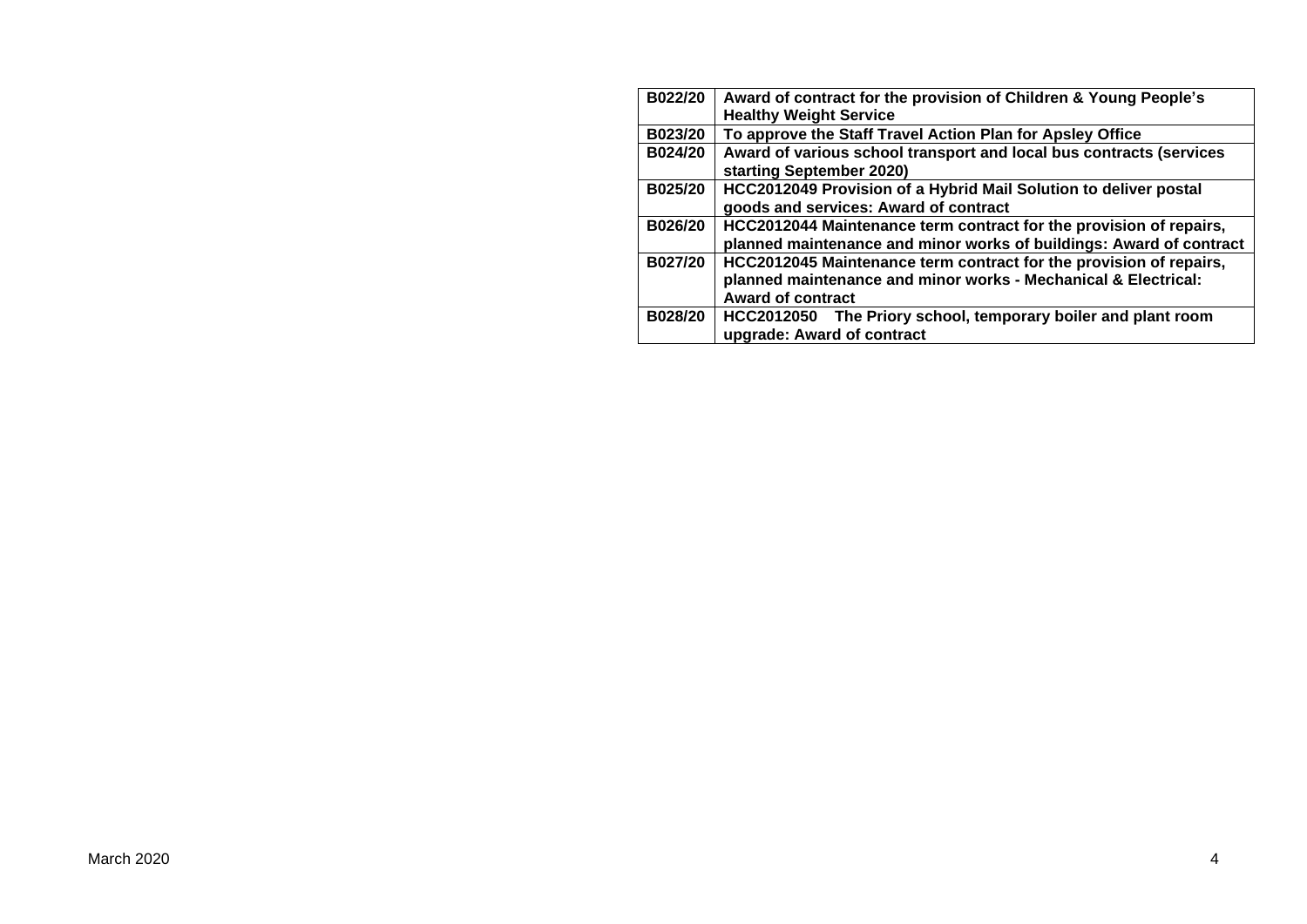| Ref. No. | <b>Matter for Decision</b>                                            | Date<br>decision to<br>be made | <b>Cabinet Panels to be</b><br>consulted          | <b>Officer contact for</b><br>this matter | Documents to be<br>considered****                         | <b>Exempt from the</b><br><b>Council's Call-In</b><br>Procedures <sup>##</sup><br>Yes / No |
|----------|-----------------------------------------------------------------------|--------------------------------|---------------------------------------------------|-------------------------------------------|-----------------------------------------------------------|--------------------------------------------------------------------------------------------|
| A096/19  | Approval of Sustainable<br>Hertfordshire Strategy for<br>consultation | 23/03/2020                     | Highways &<br><b>Environment Cabinet</b><br>Panel | Julie Greaves<br>01992 556227             | Report of the Director of<br>Environment & Infrastructure | No                                                                                         |
| A006/20  | Highways 2020/21 Integrated<br>Works and Procurement<br>Routes        | 23/03/2020                     | Highways &<br><b>Environment Cabinet</b><br>Panel | Steve Theobald<br>07709 454071            | Report of the Director of<br>Environment & Infrastructure | <b>No</b>                                                                                  |

#### **PART A: DECISIONS BY CABINET** Note: New items and amendments are shown in **bold.**

†† Documents to be considered by the Cabinet are published in the Council's website at <https://democracy.hertfordshire.gov.uk/mgCalendarMonthView.aspx?GL=1&bcr=1>

‡‡ Grounds for exemption are: -

- (a) where the decision is a decision taken under the Special Urgency provisions in Annex 4 of the Constitution
- (b) where the Chief Executive certifies that implementation of the decision is critical for service delivery
- (c) where the Chief Legal Officer certifies that the Council would be likely to suffer legal prejudice from a delay in implementation of the decision resulting from the decision being Called-In
- (d) where the Director of Resources certifies that the Council would be likely to suffer financial prejudice from a delay in implementation of the decision resulting from the decision being Called-In;
- (e) where the Chief Legal Officer certifies that a delay in implementation of the decision resulting from the decision being Called-In would result in the decision being incapable of implementation or meaningful implementation
- (f) where the decision results from consideration of a recommendation or report from the OSC or any sub-committee or Topic Group of the OSC;
- (g) where the decision results from a reference back decision by Overview and Scrutiny Committee; or
- (h) where the decision is a recommendation to Full Council;
- (i) where the Call-In period has expired

<sup>\*\*</sup> The address from which, subject to any prohibition or restriction on their disclosure, copies of, or extracts from, any document listed is available is County Hall, Pegs Lane, Hertford, SG13 8DE. Other documents relevant to these matters may be submitted to the decision maker. To request details of such documents (if any) as they become available contact Deborah Jeffery, Assistant Manager, Democratic Services by email [\(deborah.jeffery@hertfordshire.gov.uk\)](mailto:deborah.jeffery@hertfordshire.gov.uk) or phone (01992 555563)

<sup>\*\*\*</sup> In accordance with Regulation 10(1) of The Local Authorities (Executive Arrangements) (Meetings and Access to Information) (England) Regulations 2012 (the '2012 Regulations') these items of business will be considered by Cabinet at its meeting 13 May 2019. Notices issued, as required by the 2012 Regulations, can be viewed at <https://democracy.hertfordshire.gov.uk/mgCalendarMonthView.aspx?GL=1&bcr=1>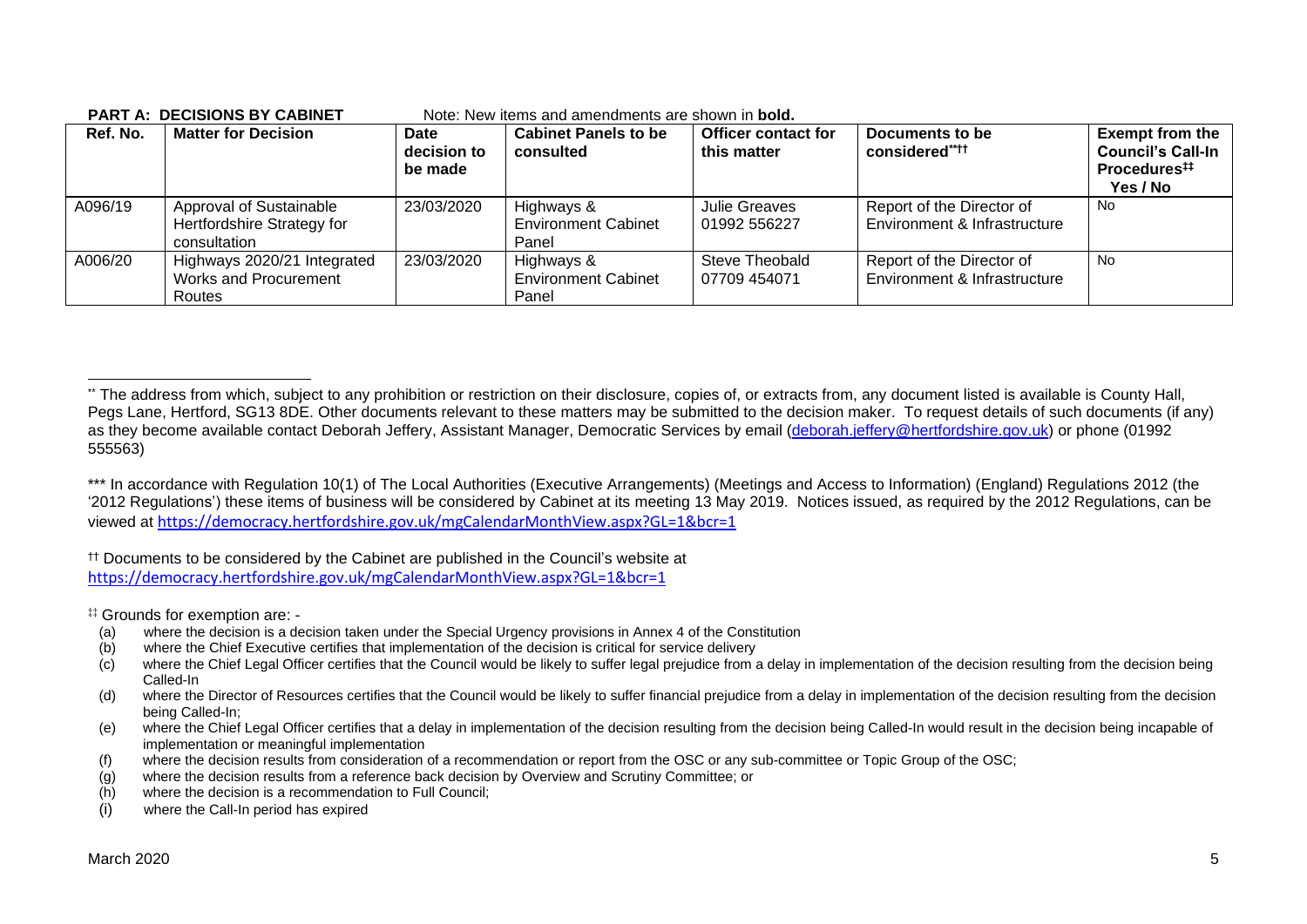| A086/19 | To endorse the Housing<br>Related Support - Review &<br>Supporting complex needs<br>strategy                                                                           | 18/05/2020 | Adult Care & Health<br><b>Cabinet Panel</b>                               | <b>Helen Maneuf</b><br>01438 845502   | Report of the Director of Adult<br><b>Care Services</b>                                                                                                                                                                  | <b>No</b>      |
|---------|------------------------------------------------------------------------------------------------------------------------------------------------------------------------|------------|---------------------------------------------------------------------------|---------------------------------------|--------------------------------------------------------------------------------------------------------------------------------------------------------------------------------------------------------------------------|----------------|
| A087/19 | Appointing an organisation to<br>deliver a County-wide digitally<br>enabled assistive technology<br>service.                                                           | 18/05/2020 | Adult Care & Health<br><b>Cabinet Panel</b>                               | <b>Helen Maneuf</b><br>01438 845502   | Report of the Director of Adult<br><b>Care Services</b>                                                                                                                                                                  | <b>No</b>      |
| A095/19 | Proposed changes to transport<br>provision for voluntary day<br>services                                                                                               | 18/05/2020 | <b>Adult Care Services</b><br><b>Cabinet Panel</b>                        | <b>Mark Harvey</b><br>01438 844353    | Report of the Director of Adult<br><b>Care Services</b>                                                                                                                                                                  | $\overline{N}$ |
| A098/19 | Future Direction of the<br>Household Waste recycling<br><b>Centre Service</b>                                                                                          | 18/05/2020 | <b>Community Safety &amp;</b><br>Waste Management<br><b>Cabinet Panel</b> | Matt King<br>01992 556207             | Report of the Director of<br>Environment & Infrastructure<br>Part I and Part II Report - due<br>to 'Information relating to the<br>financial or business affairs of<br>any particular person<br>(including the Council)' | <b>No</b>      |
| A100/19 | HCC1911437 Batch 48 - To<br>procure a provider for supply<br>of Gas & Electricity to<br><b>Hertfordshire County Council</b><br>sites                                   | 18/05/2020 | Resources &<br><b>Performance Cabinet</b><br>Panel                        | David O'Connor<br>01992 556147        | Report of the Director of<br>Resources<br>Part I and Part II Report - due<br>to 'Information relating to the<br>financial or business affairs of<br>any particular person<br>(including the Council)'                    | <b>No</b>      |
| A005/20 | Procurement of a delivery<br>vehicle for the emerging urban<br>extension at Baldock and<br>proposals on the governance<br>arrangements to take the<br>project forward. | 18/05/2020 | Resources &<br>Performance Cabinet<br>Panel                               | <b>Mike Evans</b><br>01992 555634     | Report of the Director of<br>Resources                                                                                                                                                                                   | No             |
| A007/20 | Options for Hertfordshire's<br>residual Local Authority<br>Collected Waste post 2023                                                                                   | 18/05/2020 | <b>Community Safety &amp;</b><br>Waste Management<br><b>Cabinet Panel</b> | Matt King<br>01992 556207             | Report of the Director of<br><b>Environment and Infrastructure</b>                                                                                                                                                       | <b>No</b>      |
| A008/20 | <b>Review of Fostering</b><br>allowances and payments                                                                                                                  | 15/06/2020 | Children, Young<br><b>People &amp; Families</b><br><b>Cabinet Panel</b>   | <b>Ruth Fennemore</b><br>01992 556409 | <b>Report of the Director of</b><br><b>Children's Services</b>                                                                                                                                                           | <b>No</b>      |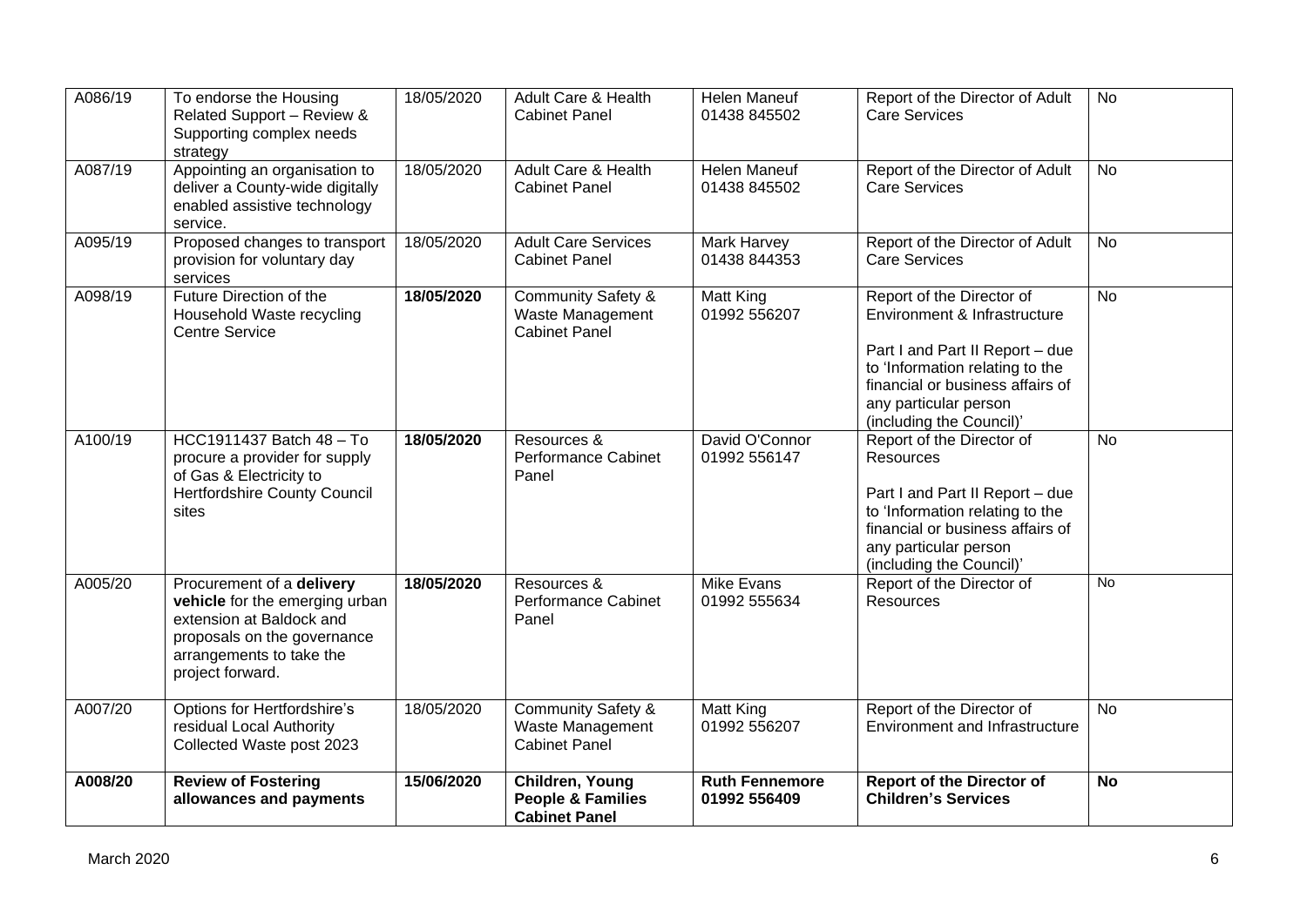| A009/20 | <b>Outturn Finance Budget</b><br><b>Monitor</b>                                                                                                                                                                                                                         | 15/06/2020                                                             | <b>Resources &amp;</b><br><b>Performance Cabinet</b><br>Panel                           | <b>Vishal Raj</b><br>01992 658104    | <b>Report of the Director of</b><br><b>Resources</b>                                                                                                                                                                   | <b>No</b>  |
|---------|-------------------------------------------------------------------------------------------------------------------------------------------------------------------------------------------------------------------------------------------------------------------------|------------------------------------------------------------------------|-----------------------------------------------------------------------------------------|--------------------------------------|------------------------------------------------------------------------------------------------------------------------------------------------------------------------------------------------------------------------|------------|
| A010/20 | <b>Approve the Outline</b><br><b>Business Case for phase 2</b><br>of the Accommodation<br><b>Strategy (Future</b><br><b>Workplaces)</b>                                                                                                                                 | 15/06/2020                                                             | <b>Resources &amp;</b><br><b>Performance Cabinet</b><br>Panel                           | <b>Sass Pledger</b><br>01992 555970  | <b>Report of the Director of</b><br><b>Resources</b><br>Part I and Part II Report -<br>due to 'Information relating<br>to the financial or business<br>affairs of any particular<br>person (including the<br>Council)' | <b>No</b>  |
| A011/20 | The arrangement for the<br><b>Highway Locality Budget</b><br>scheme for the 2021 Election<br>vear                                                                                                                                                                       | 15/06/2020                                                             | Highways &<br><b>Environment Cabinet</b><br>Panel                                       | <b>Paul Patmore</b><br>01992 658309  | <b>Report of the Director of</b><br><b>Environment and</b><br><b>Infrastructure</b>                                                                                                                                    | <b>No</b>  |
| A012/20 | <b>Approval to undertake</b><br>second pre-submission<br>publication of the Minerals<br><b>Local Plan in line with</b><br>regulations; and approval<br>for subsequent submission<br>of the document to the<br><b>Secretary for State for</b><br>independent examination | <b>Cabinet</b><br>13/07/2020<br>County<br><b>Council</b><br>21/07/2020 | Growth, Infrastructure,<br><b>Planning &amp; The</b><br><b>Economy Cabinet</b><br>Panel | <b>Julie Greaves</b><br>01992 556227 | <b>Report of the Director of</b><br><b>Environment &amp;</b><br><b>Infrastructure</b>                                                                                                                                  | <b>Yes</b> |
| A013/20 | Approval to undertake a<br>public consultation in line<br>with regulations on the Draft<br><b>Waste Local Plan</b>                                                                                                                                                      | <b>Cabinet</b><br>13/07/2020<br>County<br><b>Council</b><br>21/07/2020 | Growth, Infrastructure,<br><b>Planning &amp; The</b><br><b>Economy Cabinet</b><br>Panel | <b>Julie Greaves</b><br>01992 556227 | <b>Report of the Director of</b><br><b>Environment &amp;</b><br>Infrastructure                                                                                                                                         | <b>Yes</b> |
| A014/20 | <b>Adoption of revised Minerals</b><br>& Waste Development<br>scheme                                                                                                                                                                                                    | <b>Cabinet</b><br>13/07/2020<br>County<br><b>Council</b><br>21/07/2020 | Growth, Infrastructure,<br><b>Planning &amp; The</b><br><b>Economy Cabinet</b><br>Panel | Julie Greaves<br>01992 556227        | <b>Report of the Director of</b><br><b>Environment &amp;</b><br><b>Infrastructure</b>                                                                                                                                  | <b>Yes</b> |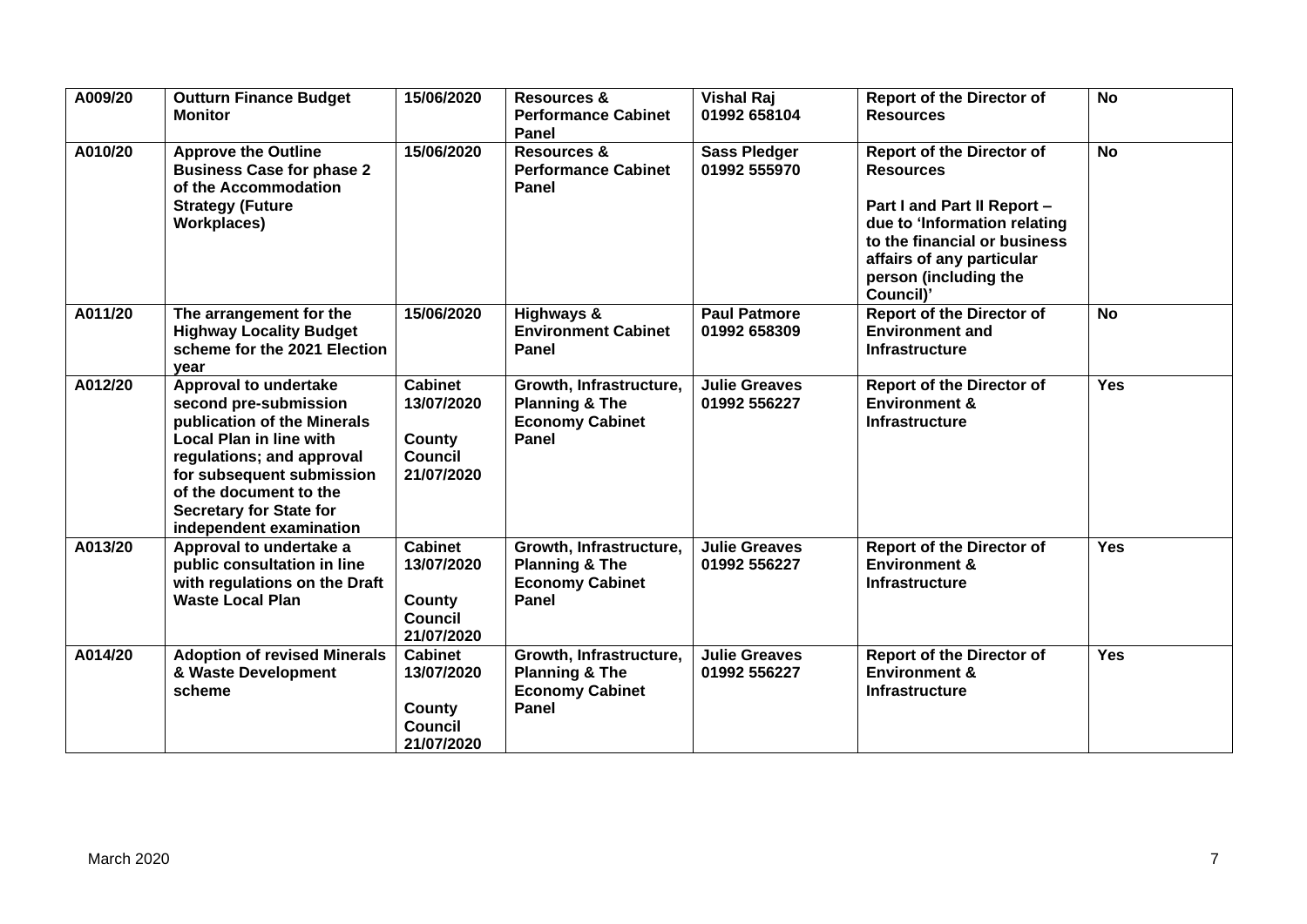**Membership of Cabinet:** 

Richard Roberts **Adult Care & Health** Phil Bibby Highways & Environment<br>
Teresa Heritage Children, Young People and Families David Williams Leader of the Council **Teresa Heritage Children, Young People and Families David Williams Leader of the Council Terry Hone Community Safety & Waste Management Tim Hutchings** Public Health & Prevention<br> **Terry Douris Education, Libraries & Localism** Ralph Sangster Resources & Performance **Terry Douris Education, Libraries & Localism <br>
Derrick Ashley <b>Sangle Browth, Infrastructure, Planning Growth, Infrastructure, Planning and The Economy**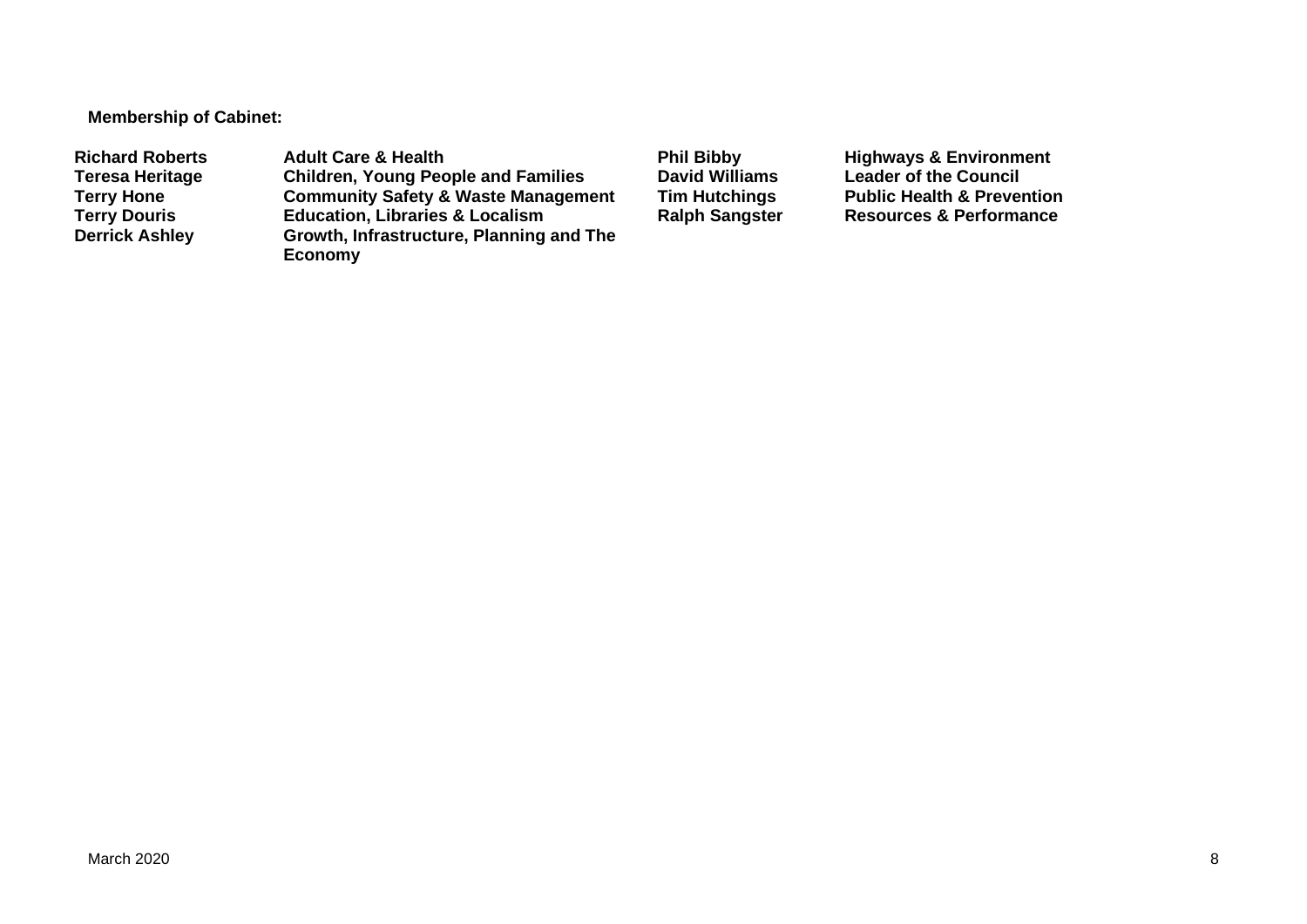**PART B: DECISIONS BY CHIEF OFFICERS** Note: New items and amendments are shown in bold.

|         | <b>Issue for Decision</b>                                                                                                                                               | Name and Title of<br><b>Decision Maker</b>                        | Date, or<br>period<br>within<br>which,<br>decision to<br>be made | <b>Cabinet Panels to be</b><br>consulted | <b>Officer contact for</b><br>this matter | Documents to be<br>considered <sup>§§</sup> | <b>Exempt from the</b><br><b>Council's Call-In</b><br><b>Procedures</b><br>Yes / No |
|---------|-------------------------------------------------------------------------------------------------------------------------------------------------------------------------|-------------------------------------------------------------------|------------------------------------------------------------------|------------------------------------------|-------------------------------------------|---------------------------------------------|-------------------------------------------------------------------------------------|
| B001/20 | <b>Traffic Regulation</b><br>Orders - various<br>(see attached<br><b>Schedule</b> Appendix                                                                              | Mark Kemp<br><b>Director</b><br>Environment and<br>Infrastructure | During the<br>period of this<br><b>Forward Plan</b>              |                                          | Mark Kemp<br>01992 555206                 | Reports from Lead<br><b>Officers</b>        | <b>No</b>                                                                           |
| B110/18 | HCC1810704<br>Property<br>Consultancy<br>Framework                                                                                                                      | Sass Pledger<br><b>Assistant Director -</b><br>Property           | <b>May 2020</b><br>(was April<br>2020)                           |                                          | <b>Michael Ramshaw</b><br>01992 588778    | See Note 2 below                            | No                                                                                  |
| B036/19 | Framework<br>agreement for the<br>supply of cleaning<br>chemicals, soaps<br>and sanitisers in<br>conjunction with<br>Hampshire County<br>Council – Award of<br>contract | Glenn Facey<br>Head of Herts<br>FullStop                          | <b>March 2020</b><br>(was<br>February<br>2020)                   |                                          | Sarah Church<br>01707 292557              | See Notes 2 & 3<br>below                    | <b>No</b>                                                                           |
| B040/19 | Aldwyck Homes-<br>works on supported<br>living<br>accommodation in<br>conjunction with<br>compartmentalisati<br>on - Award of<br>contract                               | Sass Pledger<br>Assistant Director,<br>Property                   | <b>May 2020</b><br>(was April<br>2020)                           |                                          | Michael Cunningham<br>07970 193615        | See Note 2 below                            | <b>No</b>                                                                           |

<sup>&</sup>lt;sup>§§</sup> The address from which, subject to any prohibition or restriction on their disclosure, copies of, or extracts from, any document listed is available is County Hall, Pegs Lane, Hertford, SG13 8DE. Other documents relevant to these matters may be submitted to the decision maker. To request details of such documents (if any) as they become available contact Deborah Jeffery, Assistant Manager, Democratic Services by email (deborah.jeffery@hertfordshire.gov.uk) or phone (01992 555563).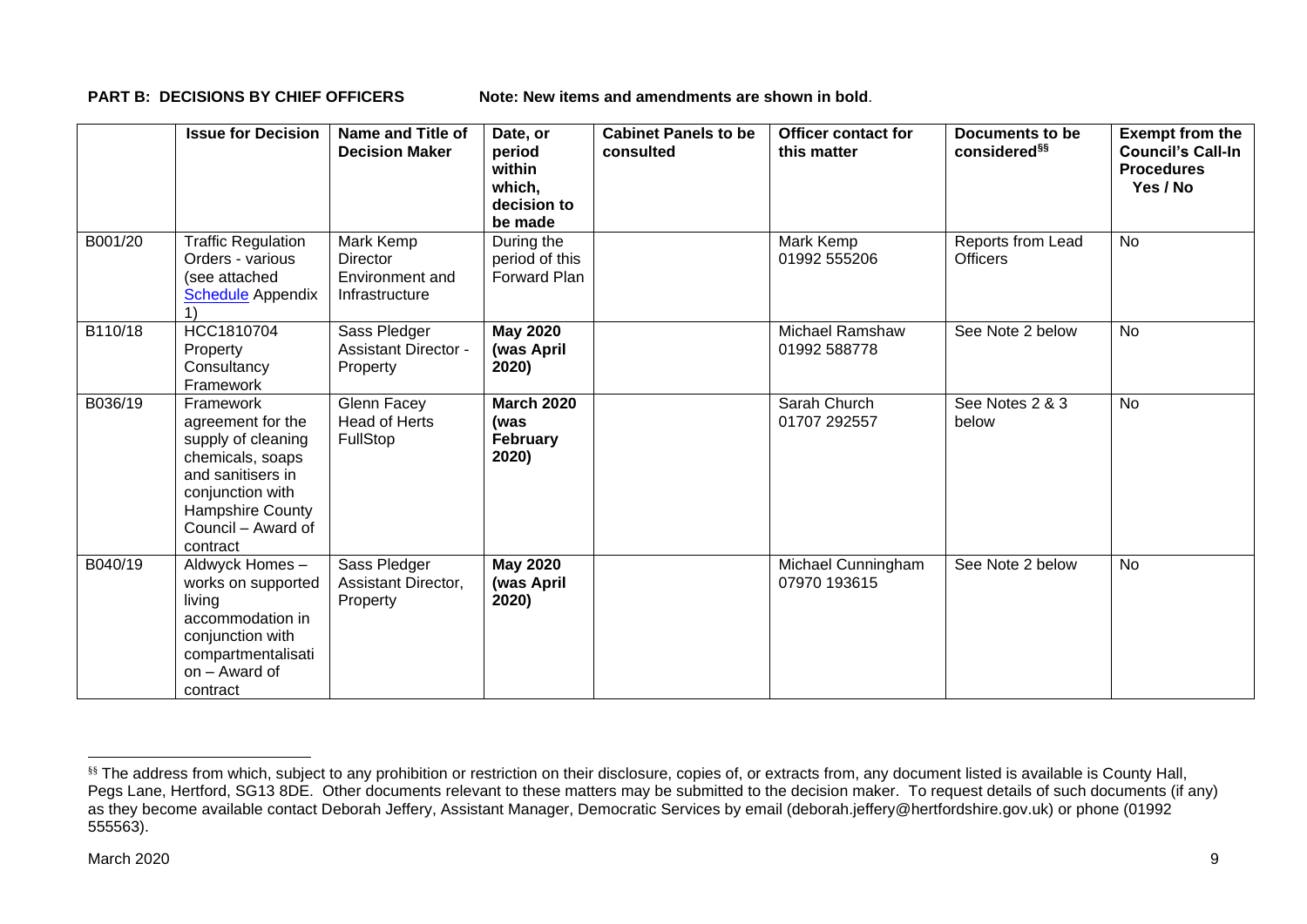| B045/19 | HCC1911437<br>Batch 48 - To<br>procure a provider<br>for supply of Gas &<br>Electricity to<br>Hertfordshire<br><b>County Council</b><br>sites                                                            | Sass Pledger<br><b>Assistant Director</b><br>Property                                     | <b>May 2020</b><br>(was March<br>2020)         | David O'Connor<br>01992 556147          | See note 2 below | <b>No</b> |
|---------|----------------------------------------------------------------------------------------------------------------------------------------------------------------------------------------------------------|-------------------------------------------------------------------------------------------|------------------------------------------------|-----------------------------------------|------------------|-----------|
| B053/19 | Approval to the sale<br>of 45A Grange<br>Road, Bishops<br>Stortford and land<br>adjoining                                                                                                                | <b>Emily White</b><br><b>Head of Strategic</b><br>Asset Management<br>& Estates           | <b>March 2020</b><br>(was<br>February<br>2020) | <b>Andrew Edwards</b><br>01992 556007   | Report           | <b>No</b> |
| B056/19 | To establish a<br>dynamic<br>purchasing system<br>for the provision of<br>local bus and<br>school coach<br>contracts transport<br>services from 1st<br>January 2020 for<br>the duration of five<br>years | Simon Aries<br>Assistant Director,<br>Transport, Waste<br>and Environmental<br>Management | April 2020<br>(was<br>November<br>2019)        | <b>Trudie German</b><br>01992 588640    | See note 2 below | <b>No</b> |
| B077/19 | Agreement of<br>Terms of Loans to<br><b>Herts Living Limited</b><br>in relation to<br>projects with the<br>Joint Venture<br>(Chalkdene)                                                                  | Scott Crudgington<br>Director of<br>Resources                                             | <b>March 2020</b><br>(was<br>February<br>2020) | <b>Steven Pilsworth</b><br>01992 555737 | See Note 2 below | <b>No</b> |
| B088/19 | The Supply of First<br>Aid kits, Equipment<br>& consumables                                                                                                                                              | Glenn Facey<br><b>Head of Herts</b><br>FullStop                                           | <b>April 2020</b><br>(was<br>February<br>2020) | Sarah Church<br>01707 292557            | See Note 2 below | <b>No</b> |
| B089/19 | The Supply of<br>Office books and<br>Pads                                                                                                                                                                | Glenn Facey<br><b>Head of Herts</b><br>FullStop                                           | <b>May 2020</b><br>(was<br>February<br>2020)   | Louise Bagley<br>01707 292431           | See Note 2 below | No        |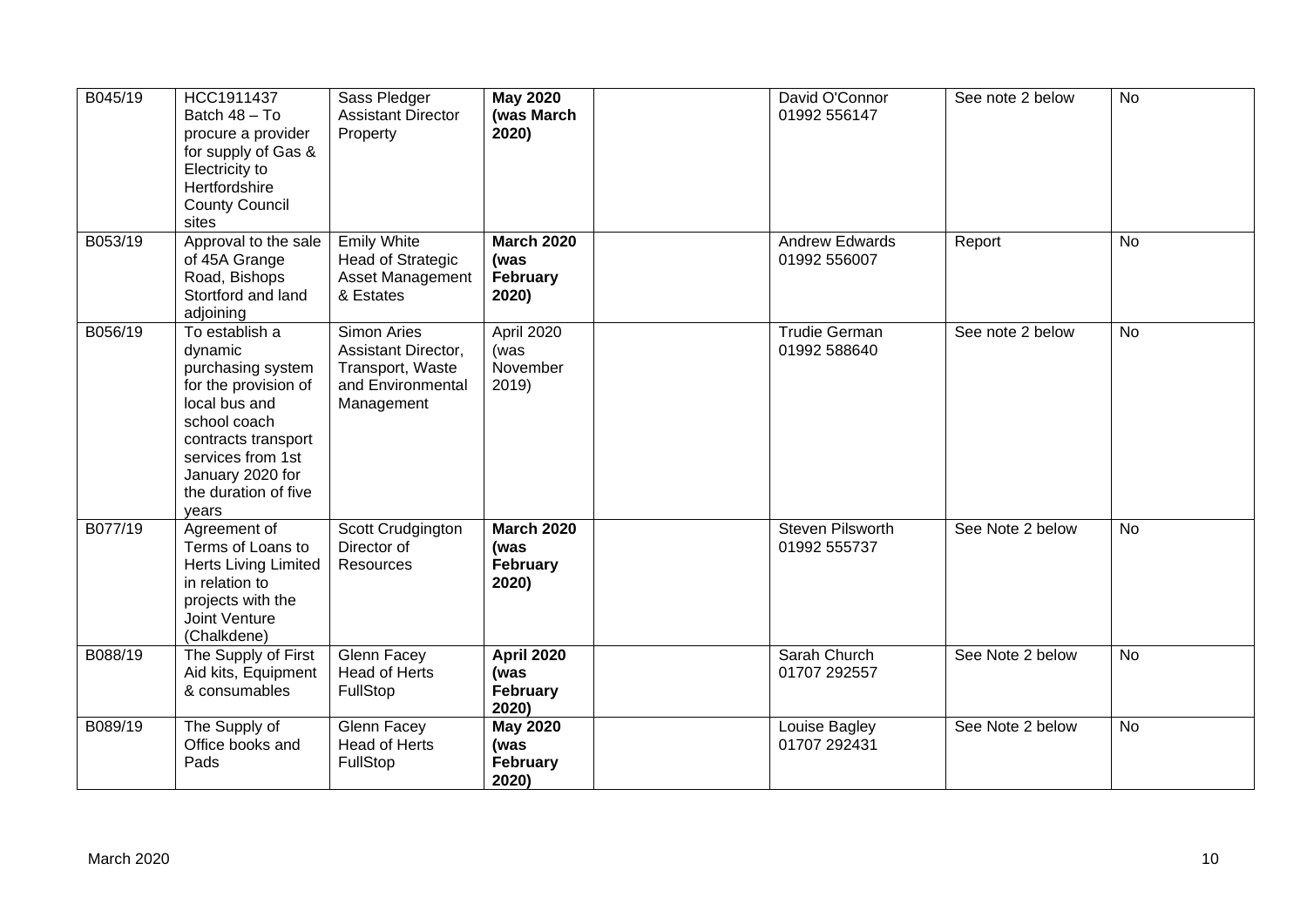| B092/19 | HCC1911768<br><b>Bishops Stortford</b><br>South - New 6<br>Form Entry<br>Secondary School                                                                                                 | Sass Pledger<br><b>Assistant Director</b><br>Property | <b>May 2020</b><br>(was April<br>2020)         | Jackie Aldridge<br>01992 588138        | See Note 2 below | <b>No</b> |
|---------|-------------------------------------------------------------------------------------------------------------------------------------------------------------------------------------------|-------------------------------------------------------|------------------------------------------------|----------------------------------------|------------------|-----------|
| B093/19 | Procurement and<br>award of contract to<br>extend superfast<br>fibre broadband to<br>the last % of rural<br>business areas in<br>Hertfordshire in line<br>with DEFRA<br>funding provision | Scott Crudgington<br>Director of<br>Resources         | <b>March 2020</b><br>(was<br>February<br>2020) | Anna Morrison<br>01992 588397          | See Note 2 below | <b>No</b> |
| B100/19 | To agree the terms<br>of an Infrastructure<br>agreement for Land<br>north of St James<br>Way, Bishops<br>Stortford                                                                        | Scott Crudgington<br>Director of<br>Resources         | <b>March 2020</b><br>(was<br>February<br>2020) | <b>Sharon Roskilly</b><br>01992 555988 | See Note 4 below | No        |
| B106/19 | $HCC1911842 -$<br>Little Furze -<br>Consultant for the<br>delivery of Little<br><b>Furze Nursing</b><br>Home (Former<br><b>Little Furze Primary</b><br>School, Oxhey                      | Sass Pledger<br><b>Assistant Director</b><br>Property | <b>May 2020</b><br>(was April<br>2020)         | Jackie Aldridge<br>01992 588138        | See note 2 below | <b>No</b> |
| B108/19 | The Supply of<br><b>Branded &amp; Generic</b><br>Washroom Paper<br>Disposables and<br><b>Dispensers</b>                                                                                   | Glenn Facey<br>Head of Herts<br>FullStop              | March 2020                                     | James Conway<br>01707 292357           | See note 2 below | <b>No</b> |
| B110/19 | Supply of<br>Educational<br>Furniture, Desking<br>& Seating                                                                                                                               | Glenn Facey<br><b>Head of Herts</b><br>FullStop       | March 2020                                     | <b>Jake Grieves</b><br>01707 292498    | See note 2 below | <b>No</b> |
| B112/19 | The Provision of<br>Fuel cards services                                                                                                                                                   | Glenn Facey<br>Head of Herts<br>FullStop              | March 2020                                     | Peter Brown<br>01438 845452            | See note 2 below | <b>No</b> |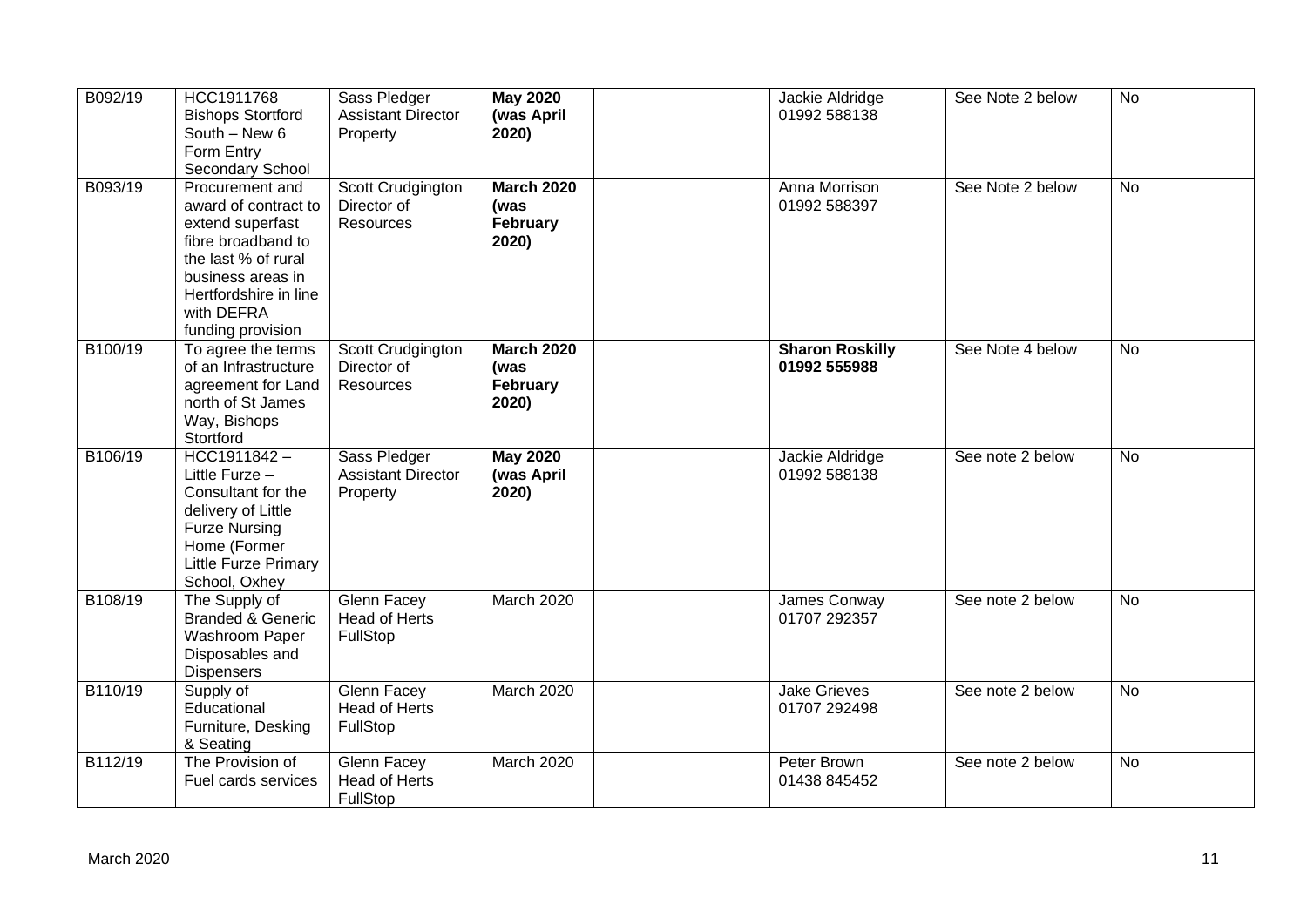| B119/19 | To establish a<br>Framework<br>Agreement for<br>future Community<br>Opportunity<br>Services (currently<br>known as Day<br>Services) and<br>appoint providers<br>via a full<br>competitive tender<br>process | Iain MacBeath<br>Director of Adult<br><b>Care Services</b>                              | May 2020<br>(was January<br>2020)              |                                                              | Nadine Raenke<br>01438 844668       | See note 2 below | No        |
|---------|-------------------------------------------------------------------------------------------------------------------------------------------------------------------------------------------------------------|-----------------------------------------------------------------------------------------|------------------------------------------------|--------------------------------------------------------------|-------------------------------------|------------------|-----------|
| B121/19 | Variation to the<br>Cumberlow<br><b>Compost Services</b><br>Ltd organics<br>contract for price<br>changes                                                                                                   | Simon Aries<br>Assistant Director,<br>Transport, Waste &<br>Environmental<br>Management | <b>March 2020</b><br>(was<br>February<br>2020) |                                                              | <b>Matthew King</b><br>01992 556207 | Report           | <b>No</b> |
| B122/19 | The supply of<br>Disposable Gloves<br>& Personal<br>Protective<br>Equipment (PPE)                                                                                                                           | Glenn Facey<br><b>Head of Herts</b><br>FullStop                                         | <b>March 2020</b><br>(was Feb<br>2020)         |                                                              | Sarah Church<br>01707 292557        | See Note 2 below | <b>No</b> |
| B123/19 | Recommissioning<br>of Overnight Short<br><b>Breaks for CYP</b><br>(Children & Young<br>People) with SEND<br>(Special<br><b>Educational Needs</b><br>& Disability) and/or<br><b>Complex Health</b><br>Needs  | Marion Ingram<br>Operations<br>Director, Specialist<br>Services                         | <b>March 2020</b><br>(was<br>February<br>2020) | Children, Young<br>People & Families<br><b>Cabinet Panel</b> | Julie Reddish<br>01438 845433       | See note 2 below | <b>No</b> |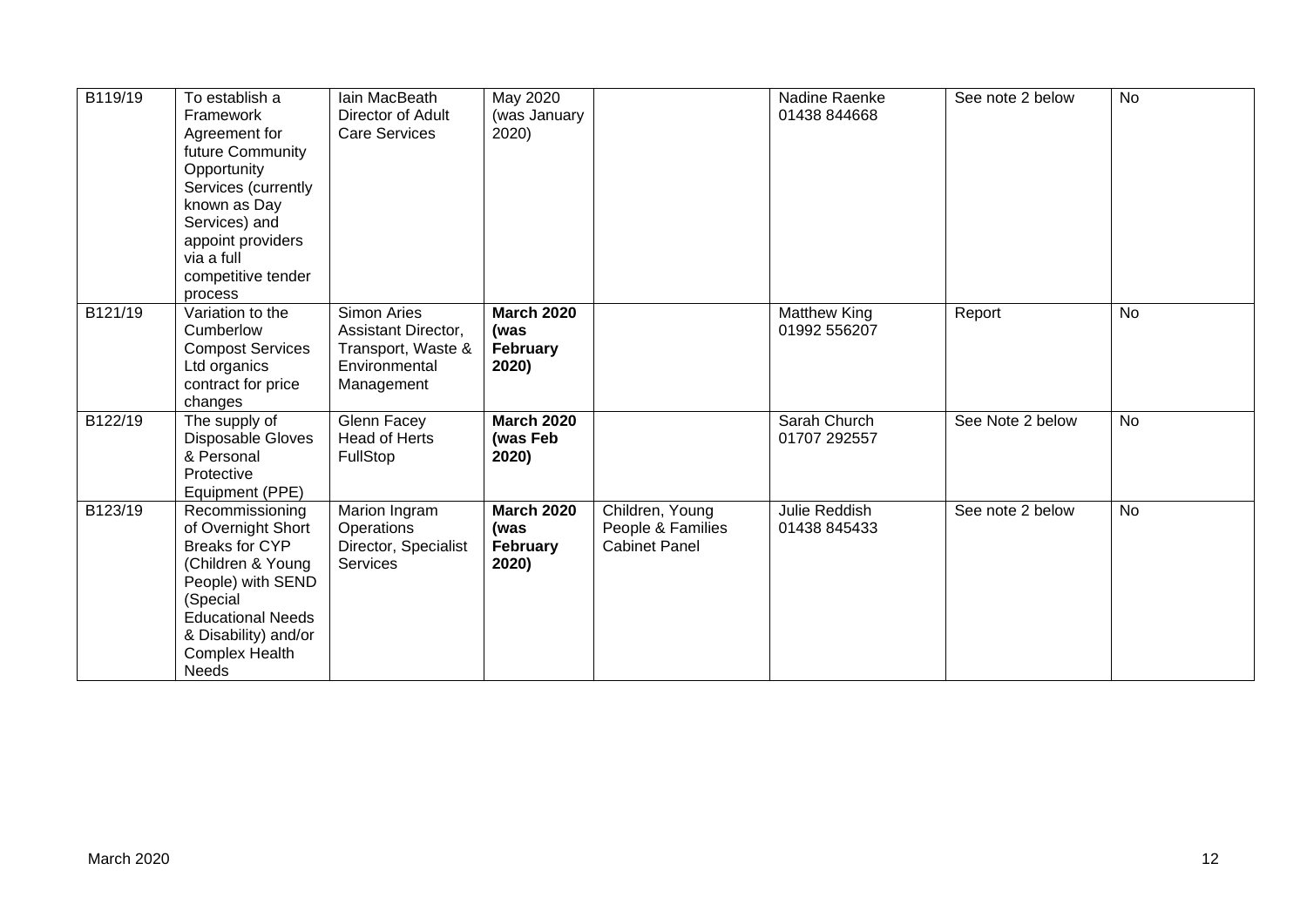| B124/19 | Single Tender<br>Action for the<br>award of a contract<br>for the provision of<br><b>Adult Mental Health</b><br>Social Care Out of<br><b>Hours Crisis</b><br>Service for<br>Hertfordshire<br>(Nightlight Service) | Iain MacBeath<br>Director of Adult<br><b>Care Services</b>             | March 2020                                     | Emma Williams<br>01442 845311 | See note 2 below         | <b>No</b> |
|---------|-------------------------------------------------------------------------------------------------------------------------------------------------------------------------------------------------------------------|------------------------------------------------------------------------|------------------------------------------------|-------------------------------|--------------------------|-----------|
| B125/19 | Provision of a Four<br>bed Residential<br>Unit for Children<br>and Young People<br>at Wilbury Road,<br>Letchworth                                                                                                 | Marion Ingram<br>Operations<br>Director, Specialist<br><b>Services</b> | April 2020                                     | Lynn Knowles<br>07740 918847  | See note 2 below         | <b>No</b> |
| B127/19 | <b>Children's Contact</b><br>Centres<br>procurement for<br>Hertfordshire; to<br>provide supervised<br>contact for Children<br>& Young People via<br>the four<br>Hertfordshire<br><b>Contact Centres</b>           | Jenny Coles<br>Director of<br><b>Children's Services</b>               | <b>March 2020</b><br>(was<br>February<br>2020) | Lynn Knowles<br>01442 454402  | See note 4 below         | <b>No</b> |
| B003/20 | Award of contract<br>for construction of<br>the A602<br>Improvements<br>(Section B) Watton-<br>at-Stone and<br>Tonwell                                                                                            | Mark Kemp<br><b>Director</b><br>Environment &<br>Infrastructure        | March 2020                                     | David Burt<br>01992 658177    | See notes 2 & 4<br>below | <b>No</b> |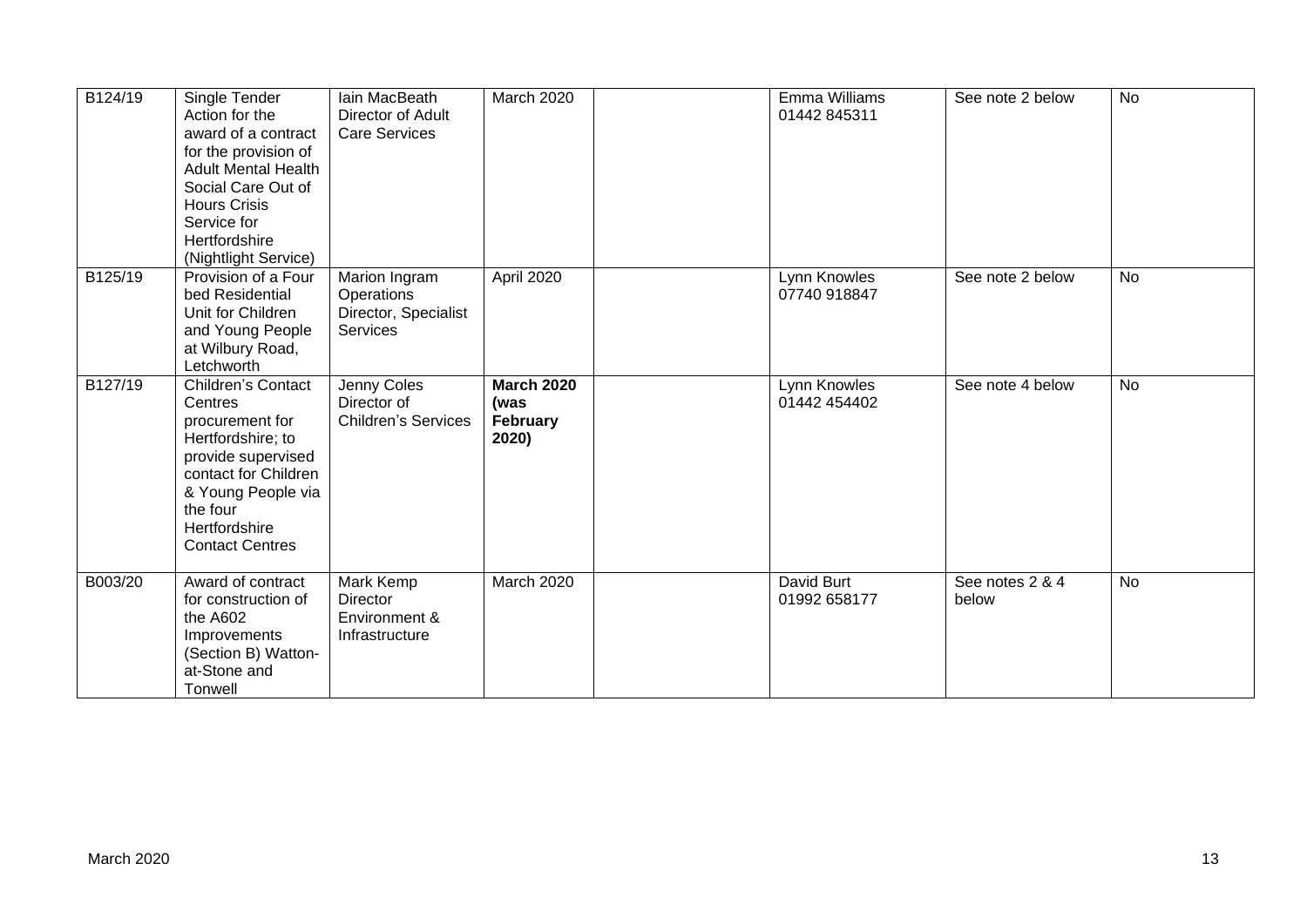| B004/20 | <b>Hertfordshire Adult</b><br>and Family<br><b>Learning Service</b><br>(HAFLS) - Award of<br>contract for the<br>provision of Adult<br>Learning across<br>Hertfordshire for<br>academic year<br>2020/21                                                        | Steven Lee-Foster<br><b>Assistant Director</b><br><b>Adult Care</b><br>Services | May 2020                                       |                                                    | <b>Chantal Lommel</b><br>01992 588719 | See note 2 below | <b>No</b> |
|---------|----------------------------------------------------------------------------------------------------------------------------------------------------------------------------------------------------------------------------------------------------------------|---------------------------------------------------------------------------------|------------------------------------------------|----------------------------------------------------|---------------------------------------|------------------|-----------|
| B005/20 | To appoint an<br>implementation<br>partner, able to<br>undertake the<br>technical<br>implementation of<br>separately agreed<br>HR modules within<br>Hertfordshire<br><b>County Council's</b><br><b>ERP</b> (Enterprise<br>Resource Planning)<br>platform (SAP) | Scott Crudgington<br>Director of<br><b>Resources</b>                            | <b>March 2020</b><br>(was<br>February<br>2020) | Resources &<br><b>Performance Cabinet</b><br>Panel | Anna Morrison<br>01992 588282         | See Note 2 below | <b>No</b> |
| B006/20 | Award of contract<br>for the Sensory<br><b>Support Tender</b>                                                                                                                                                                                                  | Chis Badger<br>Operations<br>Director, Adult Care<br>Services                   | March 2020                                     |                                                    | Carolyn Gale<br>01438 843474          | See Note 2 below | No        |
| B007/20 | Appointment of<br>Hertfordshire<br><b>County Council's</b><br>Director of Herts for<br>Learning (HfL)                                                                                                                                                          | Scott Crudgington<br>Director of<br>Resources                                   | March 2020                                     |                                                    | Simon Newland<br>01992 588755         | Report           | <b>No</b> |
| B008/20 | Award of contract<br>for Crisis<br><b>Intervention Service</b>                                                                                                                                                                                                 | Chris Badger<br>Operations<br>Director, Adult Care<br>Services                  | <b>March 2020</b>                              |                                                    | <b>Ted Maddex</b><br>01438 843574     | See Note 2 below | <b>No</b> |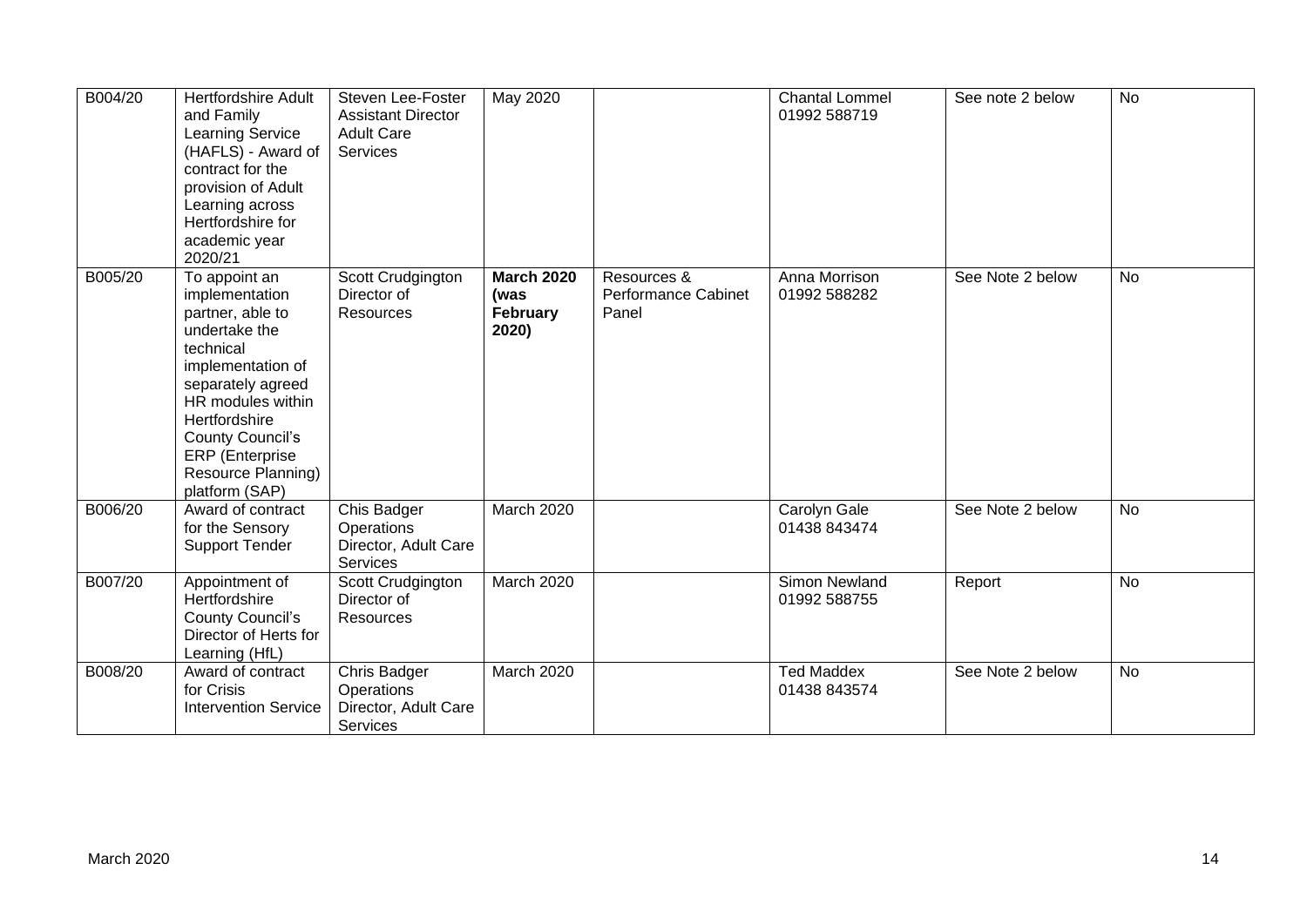| B009/20 | Provision of<br>reablement and<br>Support at Home -<br><b>Lead Provider</b><br>Services - Award<br>of Contract                                                 | Iain MacBeath<br>Director of Adult<br><b>Care Services</b> | May 2020                               | Adult Care & Health<br><b>Cabinet Panel</b> | Daisy Sanghera<br>01438 843391  | See Note 2 below | <b>No</b> |
|---------|----------------------------------------------------------------------------------------------------------------------------------------------------------------|------------------------------------------------------------|----------------------------------------|---------------------------------------------|---------------------------------|------------------|-----------|
| B010/20 | HCC2011979<br>The Collett School -<br>Replacement of<br>existing cabins with<br>new 6 bay modular<br>building                                                  | Sass Pledger<br><b>Assistant Director</b><br>Property      | <b>May 2020</b><br>(was April<br>2020) |                                             | Jackie Aldridge<br>01992 588138 | See note 2 below | No        |
| B011/20 | HCC2011980<br><b>Breakspeare</b><br>School -<br>Replacement of<br>existing leased<br>temporary building<br>with new 14 bay<br>modular building                 | Sass Pledger<br><b>Assistant Director</b><br>Property      | <b>May 2020</b><br>(was April<br>2020) |                                             | Jackie Aldridge<br>01992 588138 | See note 2 below | No        |
| B012/20 | HCC2011982<br>Woodfield School,<br>Replacement of<br>existing temporary<br>building with new<br>16 bay modular<br>building.                                    | Sass Pledger<br><b>Assistant Director</b><br>Property      | <b>May 2020</b><br>(was April<br>2020) |                                             | Jackie Aldridge<br>01992 588138 | See note 2 below | No        |
| B013/20 | HCC2011983<br>Lakeside School -<br>Demolition of<br>existing 3 detached<br>timber buildings to<br>replace with new 3<br>classroom rendered<br>modular building | Sass Pledger<br><b>Assistant Director</b><br>Property      | <b>May 2020</b><br>(was April<br>2020) |                                             | Jackie Aldridge<br>01992 588138 | See note 2 below | <b>No</b> |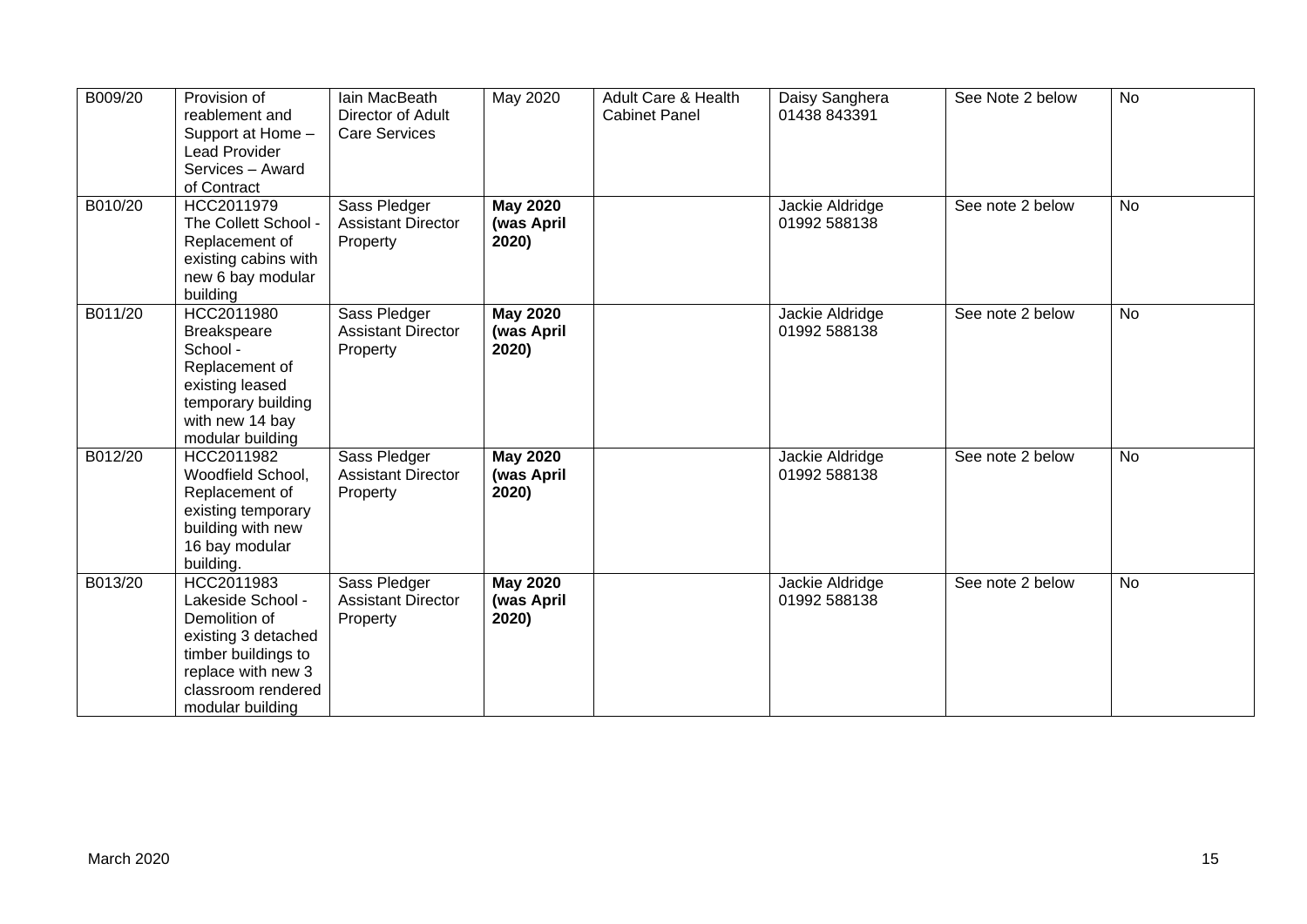| B014/20 | HCC2011984<br>Greenside School,<br>Stevenage<br>Installation of new<br>modular building,<br>Dining room and<br>reception area<br>extension works | Sass Pledger<br><b>Assistant Director</b><br>Property         | <b>May 2020</b><br>(was April<br>2020) | Jackie Aldridge<br>01992 588138 | See note 2 below | <b>No</b> |
|---------|--------------------------------------------------------------------------------------------------------------------------------------------------|---------------------------------------------------------------|----------------------------------------|---------------------------------|------------------|-----------|
| B015/20 | HCC2011963 -<br>Parkside<br><b>Community Primary</b><br>School - Roofing<br>Works                                                                | Sass Pledger<br><b>Assistant Director</b><br>Property         | <b>May 2020</b><br>(was April<br>2020) | Claire Saban<br>01992 556799    | See note 2 below | <b>No</b> |
| B016/20 | HCC1911768 - The<br><b>Bishops Stortford</b><br>High School -<br>Stage 2 Design<br>(pre-construction)                                            | Sass Pledger<br><b>Assistant Director</b><br>Property         | <b>May 2020</b><br>(was March<br>2020) | Jackie Aldridge<br>01992 588138 | See note 2 below | No        |
| B017/20 | HCC2011967 - The<br><b>Bishops Stortford</b><br>High School-<br>Design & Build<br><b>Contract Early</b><br>Works                                 | Sass Pledger<br><b>Assistant Director</b><br>Property         | <b>May 2020</b><br>(was April<br>2020) | Jackie Aldridge<br>01992 588138 | See note 2 below | <b>No</b> |
| B018/20 | HCC2011970 -<br><b>Bishops Stortford</b><br>North Secondary -<br>Design & Build<br>Contract in respect<br>of new build works                     | Sass Pledger<br><b>Assistant Director</b><br>Property         | <b>May 2020</b><br>(was April<br>2020) | Jackie Aldridge<br>01992 588138 | See note 2 below | No        |
| B019/20 | Award of contract<br>for the<br>Communicator and<br><b>Intervenor Service</b>                                                                    | Chis Badger<br>Operations<br>Director, Adult Care<br>Services | June 2020                              | Carolyn Gale<br>01438 843474    | See Note 2 below | <b>No</b> |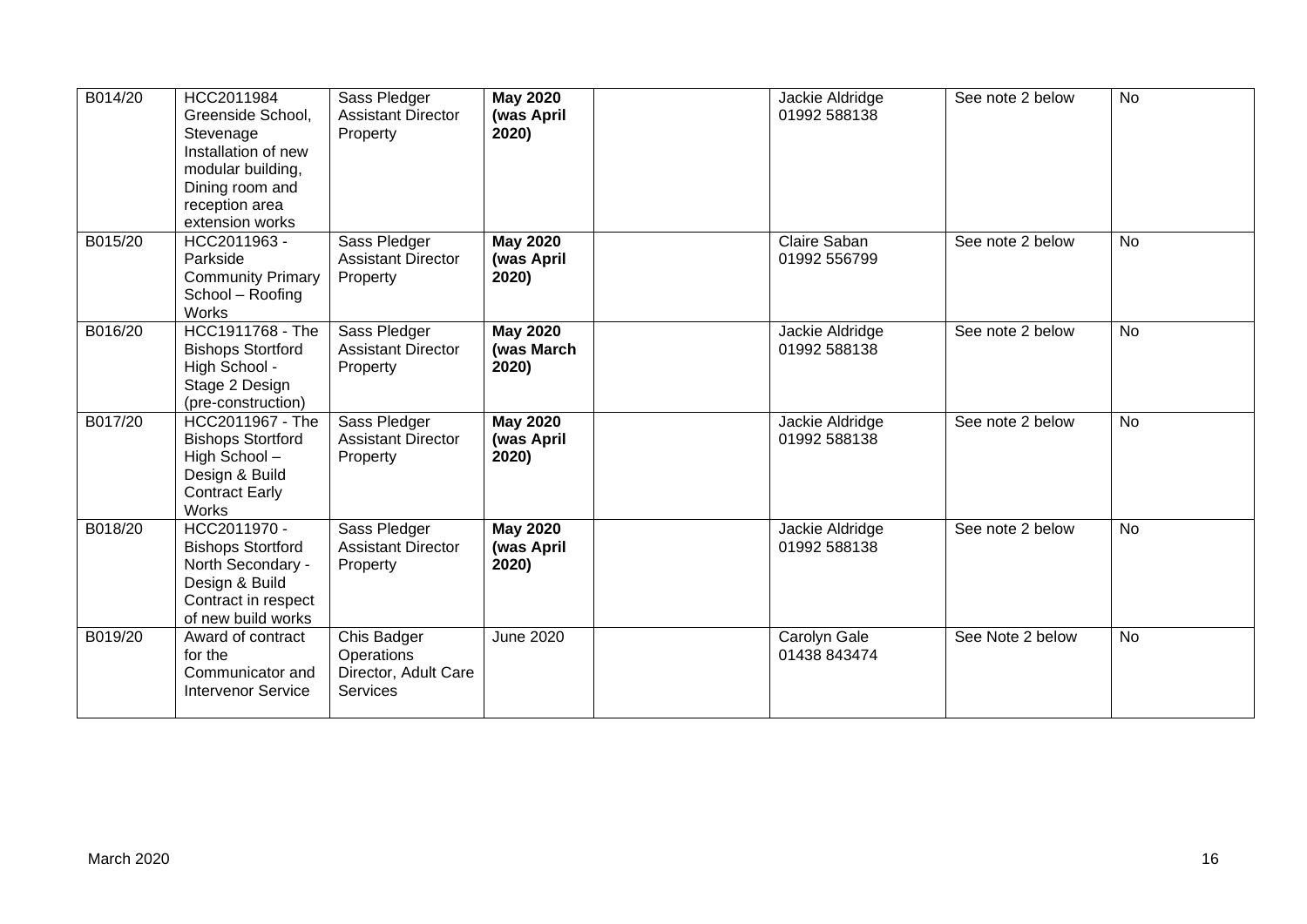| B020/20 | To formally consult<br>on developing a<br>new SEND (Special<br><b>Educational Needs</b><br>& Disability)<br>Information, advice<br>and support offer                                                                                  | Jenny Coles,<br>Director of<br><b>Children's Services</b>                                                              | March 2020               | Sue Chapman<br>01992 555269          | Report           | <b>No</b> |
|---------|---------------------------------------------------------------------------------------------------------------------------------------------------------------------------------------------------------------------------------------|------------------------------------------------------------------------------------------------------------------------|--------------------------|--------------------------------------|------------------|-----------|
| B021/20 | To negotiate an<br>extension of the<br>existing contract<br>between<br><b>Hertfordshire</b><br><b>County Council</b><br>(HCC) and Herts<br>for Learning (HfL)<br>for the provision<br>of HfL services<br>and support to<br><b>HCC</b> | <b>Simon Newland</b><br><b>Operations</b><br><b>Director</b>                                                           | Not before<br>02/04/2020 | <b>Simon Newland</b><br>01992 555738 | See Note 4 below | <b>No</b> |
| B022/20 | <b>Award of contract</b><br>for the provision<br>of Children &<br><b>Young People's</b><br><b>Healthy Weight</b><br><b>Service</b>                                                                                                    | <b>Jim McManus</b><br><b>Director of Public</b><br><b>Health</b>                                                       | Not before<br>02/04/2020 | <b>Jane Banbury</b><br>01438 843879  | See Note 2 below | <b>No</b> |
| B023/20 | To approve the<br><b>Staff Travel Action</b><br><b>Plan for Apsley</b><br><b>Office</b>                                                                                                                                               | <b>Scott Crudgington</b><br>Director of<br><b>Resources</b>                                                            | Not before<br>02/04/2020 | <b>Sass Pledger</b><br>01992 555970  | <b>Report</b>    | <b>No</b> |
| B024/20 | <b>Award of various</b><br>school transport<br>and local bus<br>contracts<br>(services starting<br>September 2020)                                                                                                                    | <b>Simon Aries</b><br><b>Assistant</b><br>Director,<br><b>Transport, Waste</b><br>& Environmental<br><b>Management</b> | <b>May 2020</b>          | <b>Matt Lale</b><br>01992 588633     | See Note 2 below | <b>No</b> |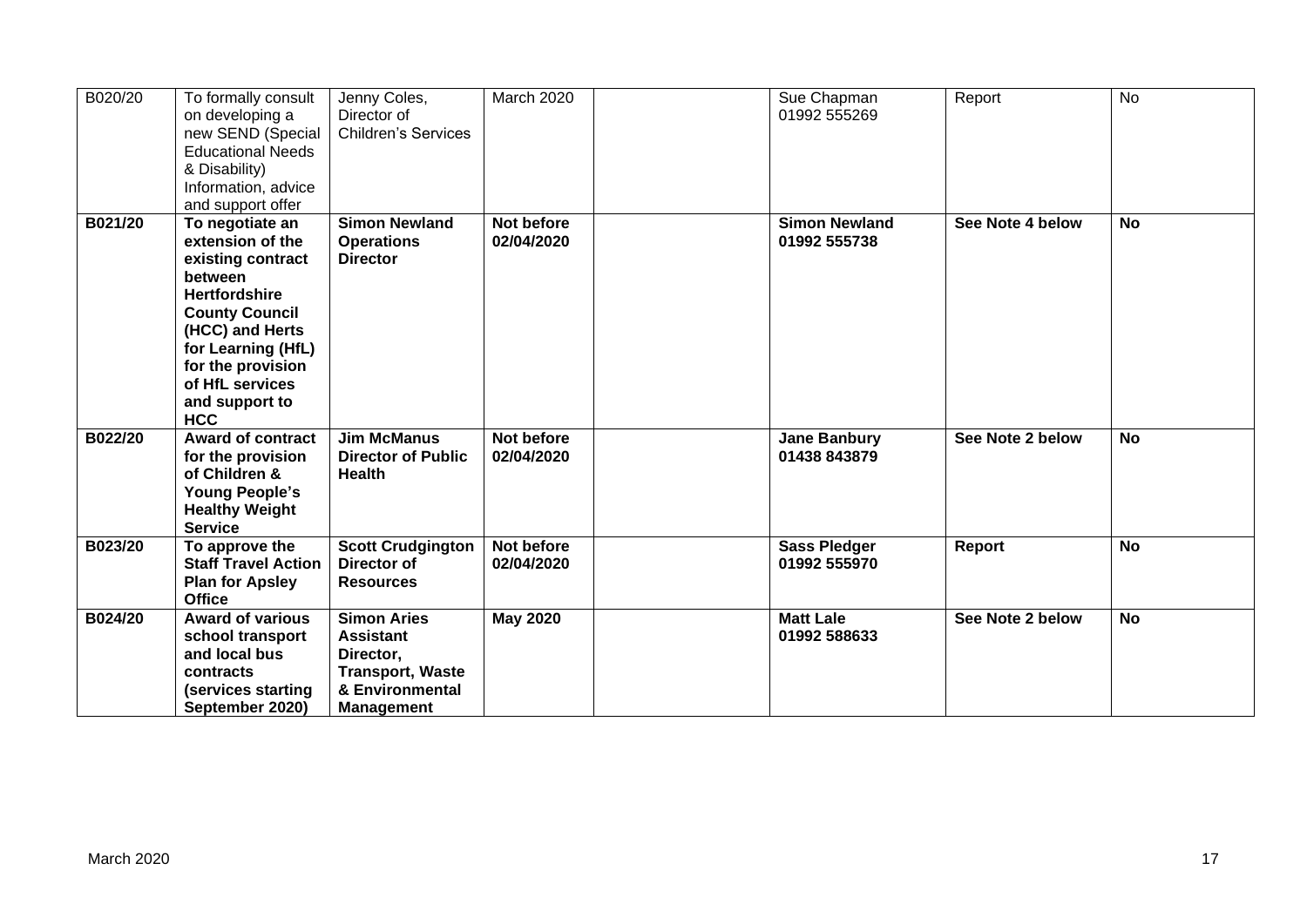| B025/20 | HCC2012049<br>Provision of a<br><b>Hybrid Mail</b><br><b>Solution to deliver</b><br>postal goods and<br>services: Award<br>of contract                                                                  | <b>Sass Pledger</b><br><b>Assistant Director</b><br><b>Property</b> | <b>May 2020</b> | <b>Michael Cunningham</b><br>07970 193615 | See Note 2 below | <b>No</b> |
|---------|---------------------------------------------------------------------------------------------------------------------------------------------------------------------------------------------------------|---------------------------------------------------------------------|-----------------|-------------------------------------------|------------------|-----------|
| B026/20 | HCC2012044<br><b>Maintenance term</b><br>contract for the<br>provision of<br>repairs, planned<br>maintenance and<br>minor works of<br>buildings: Award<br>of contract                                   | <b>Sass Pledger</b><br><b>Assistant Director</b><br><b>Property</b> | <b>May 2020</b> | <b>Michael Cunningham</b><br>07970 193615 | See Note 2 below | <b>No</b> |
| B027/20 | HCC2012045<br><b>Maintenance term</b><br>contract for the<br>provision of<br>repairs, planned<br>maintenance and<br>minor works -<br><b>Mechanical &amp;</b><br><b>Electrical: Award</b><br>of contract | <b>Sass Pledger</b><br><b>Assistant Director</b><br><b>Property</b> | <b>May 2020</b> | <b>Michael Cunningham</b><br>07970 193615 | See Note 2 below | <b>No</b> |
| B028/20 | HCC2012050<br>The Priory school,<br>temporary boiler<br>and plant room<br>upgrade: Award of<br>contract                                                                                                 | <b>Sass Pledger</b><br><b>Assistant Director</b><br><b>Property</b> | <b>May 2020</b> | <b>Claire Saban</b><br>01992 556799       | See Note 2 below | <b>No</b> |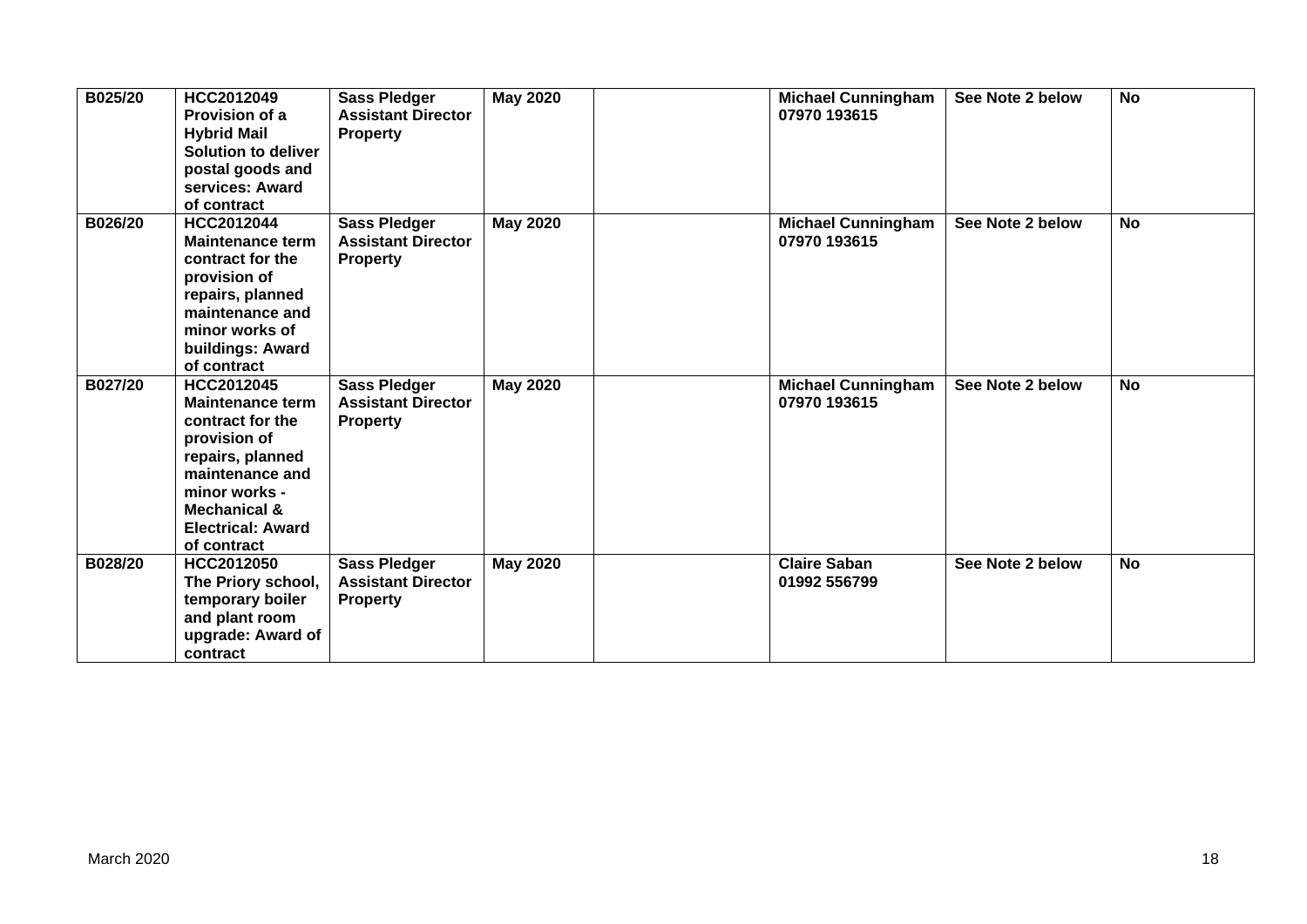#### **Notes:**

- 1. CBC contract = on behalf of 17 local authority members of the Central Buying Consortium<br>2. Quality and price evaluation derived from tenderers' submissions (which may contain exen
- 2. Quality and price evaluation derived from tenderers' submissions *(which may contain exempt information and if so will not be available for public inspection)*
- 3. Collaborative contract with one or more authorities (not a CBC contract)<br>4. Part II (due to 'Information relating to the financial or business affairs of a
- Part II (due to 'Information relating to the financial or business affairs of any particular person (including the Council')".

If you have any general enquiries about this Forward Plan - contact Deborah Jeffery, Assistant Manager, Democratic Services, 01992 555563 Email: [deborah.jeffery@hertfordshire.gov.uk](mailto:deborah.jeffery@hertfordshire.gov.uk) 

#### **QUENTIN BAKER, CHIEF LEGAL OFFICER**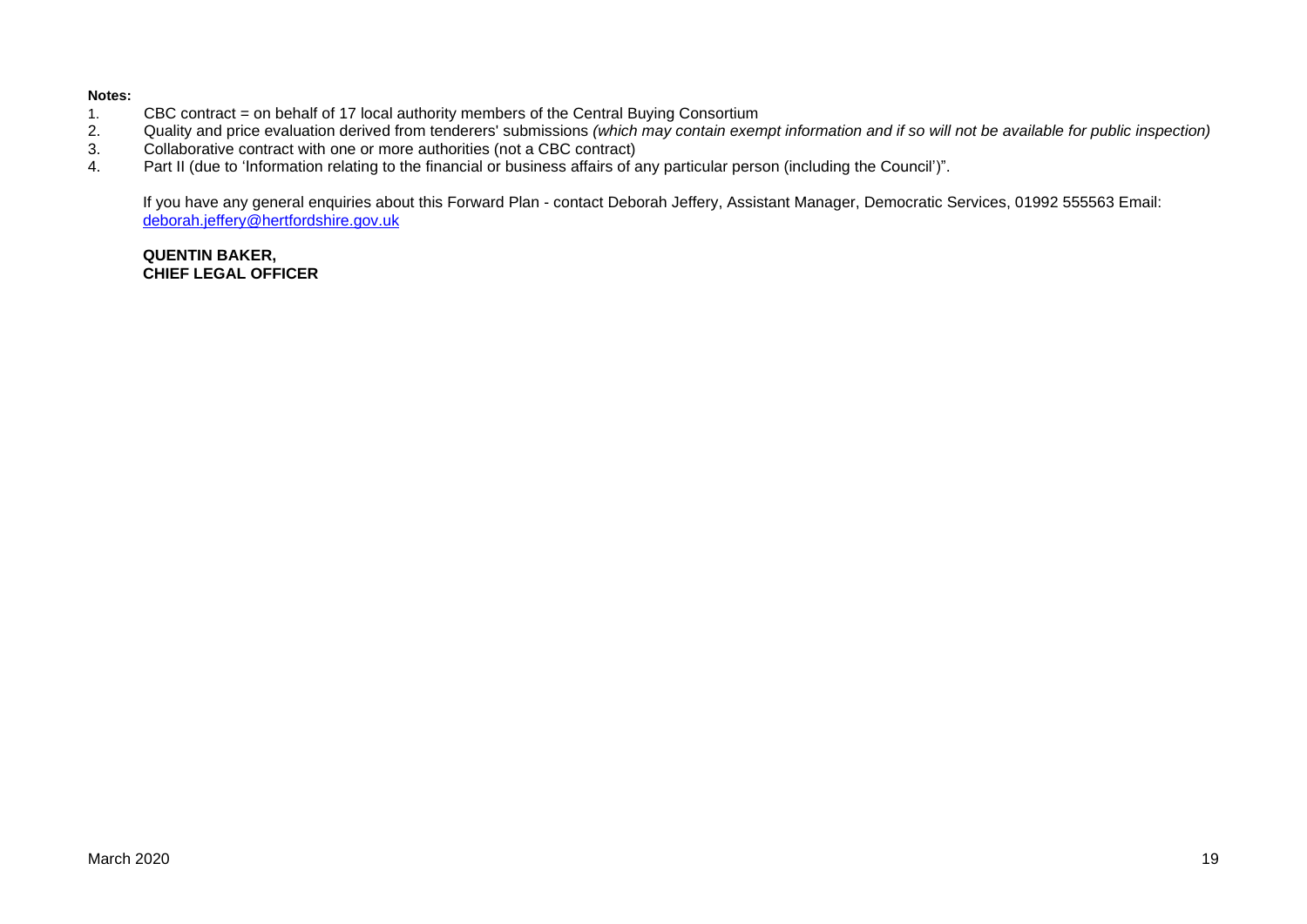

# **HERTFORDSHIRE COUNTY COUNCIL**

**FORWARD PLAN Notice of (a) key and other decisions likely to be made on behalf of the County Council by Cabinet, (b) key decisions likely to be made on behalf of the County Council by Officers and (c) decisions on Traffic Regulation Orders likely to be made by Officers on behalf of the County Council in the period 1 April 2020 – 31 July 2020**

# **Published: 4 March 2020**

[Note: Key decisions and other decisions due to be reached in March 2020 but not yet made remain listed (notice of these items was given in the Forward Plan issued on 4 February 2020)]

# **TRAFFIC REGULATION ORDERS**

#### **Broxbourne**

| Location                                        | <b>Proposed Restriction</b>                                                  |
|-------------------------------------------------|------------------------------------------------------------------------------|
| Andrews Lane, Cheshunt                          | 30mph Speed Limit                                                            |
| Bryanstone Road, Waltham Cross                  | <b>Waiting Restrictions</b>                                                  |
| Blindman's Lane / Clarendon Road, Cheshunt      | <b>Waiting Restrictions</b>                                                  |
| Southmead Crescent / Marshcroft Drive, Cheshunt | <b>Waiting Restrictions</b>                                                  |
| Old Highway, Hoddesdon                          | <b>Waiting Restrictions</b>                                                  |
| Cavell Road, Flamstead End                      | <b>Waiting Restrictions</b>                                                  |
| Rye / Cranborne Roads, Hoddesdon                | <b>Waiting Restrictions</b>                                                  |
| Clarendon Road, Waltham Cross                   | <b>Waiting Restrictions</b>                                                  |
| Cozens Lane East, Broxbourne                    | <b>Waiting Restrictions</b>                                                  |
| New River Bridge, Hoddesdon                     | Waiting Restrictions, Prohibition of Motor Vehicles,<br>Pedestrian Crossings |

#### **East Herts**

| Location                                              | <b>Proposed Restriction</b>      |
|-------------------------------------------------------|----------------------------------|
| Various Roads, Hertford (3 areas)                     | <b>Waiting Restrictions</b>      |
| <b>Hertford Town Centre</b>                           | Experimental Pedestrian Zone     |
| A120, High Street & Mill End, Standon                 | <b>Waiting Restrictions</b>      |
| Crane Mead, Ware                                      | Waiting Restrictions, Road Humps |
| Ermine Street, Norris Way etc, Buntingford            | <b>Waiting Restriction</b>       |
| B180 Hunsdon Road, Widford                            | 40mph Speed Limit                |
| Various Roads, Hertford                               | <b>Waiting Restrictions</b>      |
| Newlands Avenue, Lovett Close etc, Bishop's Stortford | <b>Waiting Restrictions</b>      |
| Kiffin Road / Kitchener Road, Bishop's Stortford      | 20mph Speed Limit                |
| Allerthrop Road, Bishop's Stortford                   | Road Humps                       |
| Various Roads, Cottered/Cromer/Ardeley                | 30mph Speed Limit                |
| Dimsdale Crescent / The Wraglings, Bishop's Stortford | <b>Waiting Restrictions</b>      |
| Hallingbury Road, Bishop's Stortford                  | <b>Waiting Restrictions</b>      |
| Wentworth Drive/Sunningdale, Bishop's Stortford       | <b>Waiting Restrictions</b>      |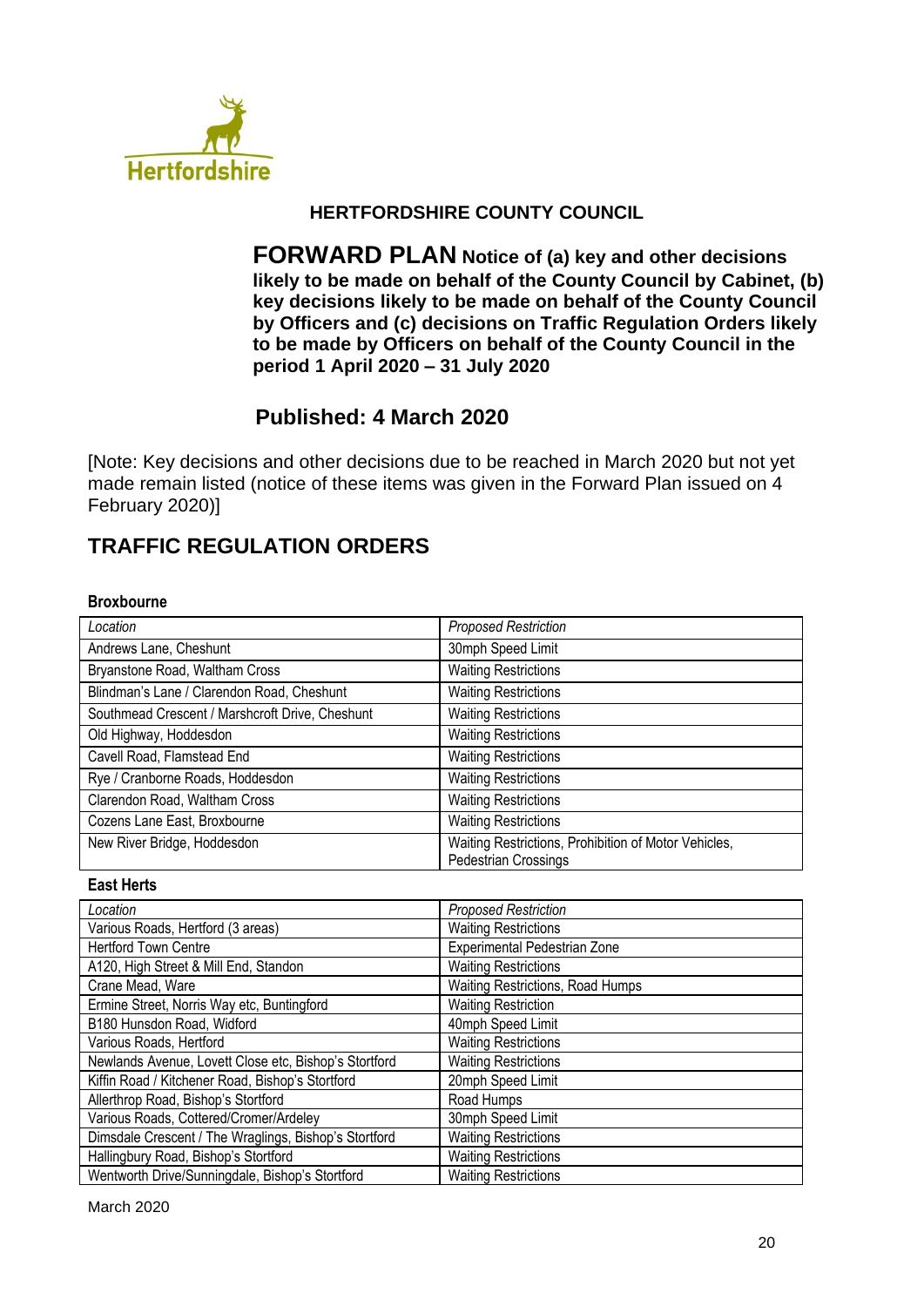| South Road/Saffron Meadow, Standon                | <b>Waiting Restrictions</b>                                  |
|---------------------------------------------------|--------------------------------------------------------------|
| London Road, Hertford Heath                       | Waiting Restrictions, Road Humps                             |
| Hare Street Road, Buntingford                     | <b>Waiting Restrictions</b>                                  |
| Fairway, Sawbridgeworth                           | <b>Waiting Restrictions</b>                                  |
| Cambridge Road, Sawbridgeworth                    | <b>Waiting Restrictions</b>                                  |
| Anchor Street & Unnamed Roads, Bishop's Stortford | Waiting Restrictions, Prohibition of Driving, Prohibition of |
|                                                   | Turns, Goods Vehicle Loading Bay, Pedestrian Crossing,       |
|                                                   | Road Humps, 20mph Speed Limit                                |
| Marsh Lane, Ware                                  | Waiting Restrictions, Parking Places                         |

### **Dacorum**

| Location                                             | <b>Proposed Restriction</b>                         |
|------------------------------------------------------|-----------------------------------------------------|
| Sunnyhill Road/Melsted Road, Hemel Hempstead         | <b>Waiting Restrictions</b>                         |
| Bridgewater Road, Berkhamsted                        | <b>Waiting Restrictions</b>                         |
| Various Roads, Berkhamsted (2)                       | <b>Waiting Restrictions</b>                         |
| Various Roads, Hemel Hempstead                       | <b>Experimental Waiting Restrictions</b>            |
| A4147 Maylands Avenue, Hemel Hempstead               | <b>Revocation Waiting Restrictions</b>              |
| A4251 London Road / Magenta Court, Hemel Hempstead   | <b>Waiting Restrictions</b>                         |
| Buncefield Lane / Wood Lane End etc, Hemel Hempstead | <b>Width Restriction</b>                            |
| Boxted Road etc, Hemel Hempstead                     | Waiting Restrictions, One Way, 20mph, road humps    |
| Lower Kings Road, Berkhamsted                        | <b>Waiting Restrictions</b>                         |
| Breakspear Way, Hemel Hempstead                      | Waiting Restrictions, 50mph Speed Limit, Pedestrian |
|                                                      | Crossing                                            |

## **St. Albans**

| Location                       | <b>Proposed Restriction</b>                             |
|--------------------------------|---------------------------------------------------------|
| Langley Grove, Sandridge       | <b>Waiting Restriction</b>                              |
| Harpenden Lane, Redbourn       | <b>Waiting Restrictions</b>                             |
| Beech Road, St Albans          | <b>Waiting Restrictions</b>                             |
| Lower Luton Road, Harpenden    | Waiting Restrictions, 20/30/40 mph, One Way, Road Humps |
| Chiswell Green Lane, St Albans | <b>Waiting Restrictions</b>                             |
| Station Road, Harpenden        | Pedestrian Crossing                                     |

# **Welwyn Hatfield**

| Location                              | <b>Proposed Restriction</b>                                |
|---------------------------------------|------------------------------------------------------------|
| Welwyn Garden City Town Centre        | Restricted Zone, Pedestrian Zone, 20mph Speed Limit, Cycle |
|                                       | Lane, One Way Traffic, Parking Places, Road Humps          |
| Fretherne Road, Welwyn Garden City    | Prohibition of Motor Vehicles                              |
| Bridgefields, Welwyn Garden City      | <b>Waiting Restrictions</b>                                |
| Mimram Road, Welwyn                   | <b>Waiting Restrictions</b>                                |
| Harmer Green Lane, Digswell           | <b>Waiting Restrictions</b>                                |
| Bishop's Rise/Garden Avenue, Hatfield | <b>Waiting Restrictions</b>                                |
| Chipmunk Chase, Hatfield              | <b>Waiting Restrictions</b>                                |
| Various Roads, Hatfield               | 20mph Speed Limit                                          |
| Various Roads, Hatfield               | 20mph Speed Limit                                          |
| Various Roads, Hatfield               | <b>Waiting Restrictions</b>                                |
| Boundary Lane/Elliott Close, Welwyn   | <b>Waiting Restrictions</b>                                |
| Hertford Road, Digswell               | <b>Waiting Restrictions</b>                                |
| High View, Hatfield                   | One Way, 20mph speed limit                                 |

# **North Herts**

| Location                       | <b>Proposed Restriction</b>              |
|--------------------------------|------------------------------------------|
| Park Lane/Gun Lane, Knebworth  | <b>Waiting Restrictions</b>              |
| High Street/Mill Lane, Ashwell | Parking Place                            |
| Various Roads, Hitchin         | <b>Waiting Restrictions</b>              |
| Various Roads, Royston         | <b>Waiting Restrictions</b>              |
| Various Roads, Ashwell         | 20 & 40mph Speed limits                  |
| St Martins Road, Knebworth     | Waiting Restrictions & Revocation        |
| Pixmore Avenue, Letchworth     | <b>Parking Places</b>                    |
| Various Roads, Letchworth      | <b>Experimental Waiting Restrictions</b> |